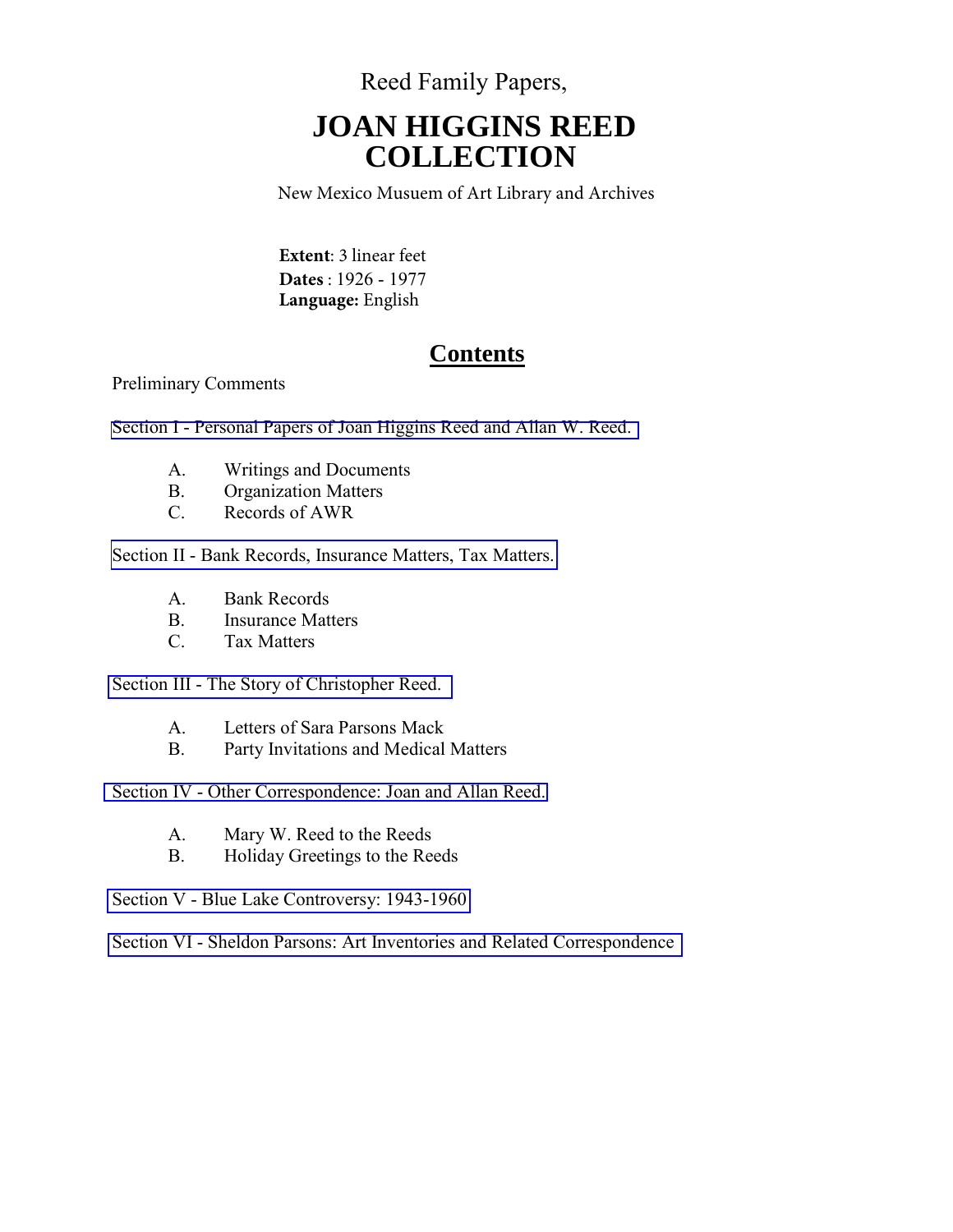### **Preliminary Comments**

This collection emerged from the Victor Higgins Papers [Boxes 16-24 and OB 4] The contents of this collection and the Higgins Papers were donated to the museum by the next of kin of Joan Higgins Reed (hereafter JHR).

Joan Higgins Reed was the daughter of artists Victor Higgins and his first wife Sara Parsons (Mack), and the granddaughter of painter Sheldon Parsons and photographer Caroline Reed Parsons. Joan married Allan Reed (hereafter AWR). Their son, Christopher, suffered from cerebral palsy and died as a teenager.

For a more complete statement of JHR's family background, see the introduction to the Victor [Higgins Papers,](http://www.nmartmuseum.org/assets/files/Finding%20Aids/HigginsFinal.pdf) and the genealogical chart also found there.

Joan Higgins Reed died in an automobile accident in 1983.

The letter that passed between Joan and her mother, Sara Parsons Mack, are the central feature of ths collection Most of them dealt with Christipher's physical condition, and serve as a touching record of the grandmother's love for Kiss-Kiss, her pet name for the child.

This Collection contains material relating to Joan's activities in the main, but also concerns her husband, AWR, her son Christopher, and her parents and grandparents.



Plaque in courtyard of museum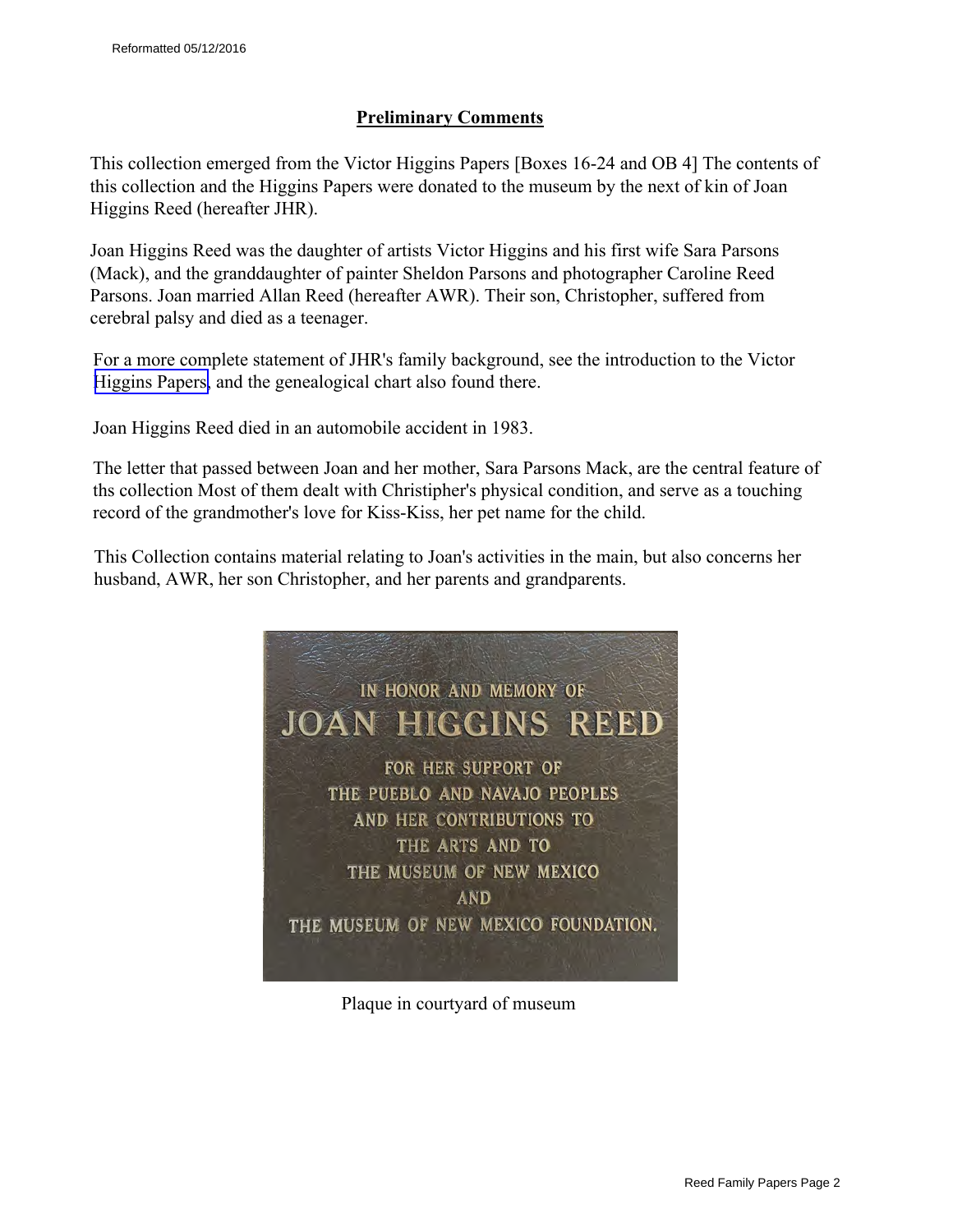## **Box Numbers**

<span id="page-2-0"></span>

| 26. | Section I, Personal Papers of JHR & AWR.                                                            |
|-----|-----------------------------------------------------------------------------------------------------|
| 27. | Section II, Bank Records, Insurance Matters, Tax Matters<br>Section III, Story of Christopher Reed. |
| 28. | Section III, Story of Christopher Reed.                                                             |
| 29  | Section III, Story of Christopher Reed.                                                             |
| 30. | Section IV, Other Correspondence.                                                                   |
| 31. | Section IV, Other Correspondence.                                                                   |
| 32. | Section V, Blue Lake Land Controversy.<br>Section VI, Sheldon Parsons.                              |

## **SECTION I**

## **PERSONAL PAPERS OF JOAN HIGGINS REED & ALLEN W. REED**

Box 26

## **A. Writings and Documents**

**1.** Social Security Card for Joan Sheldon Reed

Photo of JHR. Cropped, black & white. 2 x 2.

Quarterly Registration Certificates, Stanford University, for JHR: Spring, Winter: 1938-39.

Spring, Summer, Autumn, Winter: 1939-40. Spring, Autumn, Winter: 1940-41. Spring: 1941-42.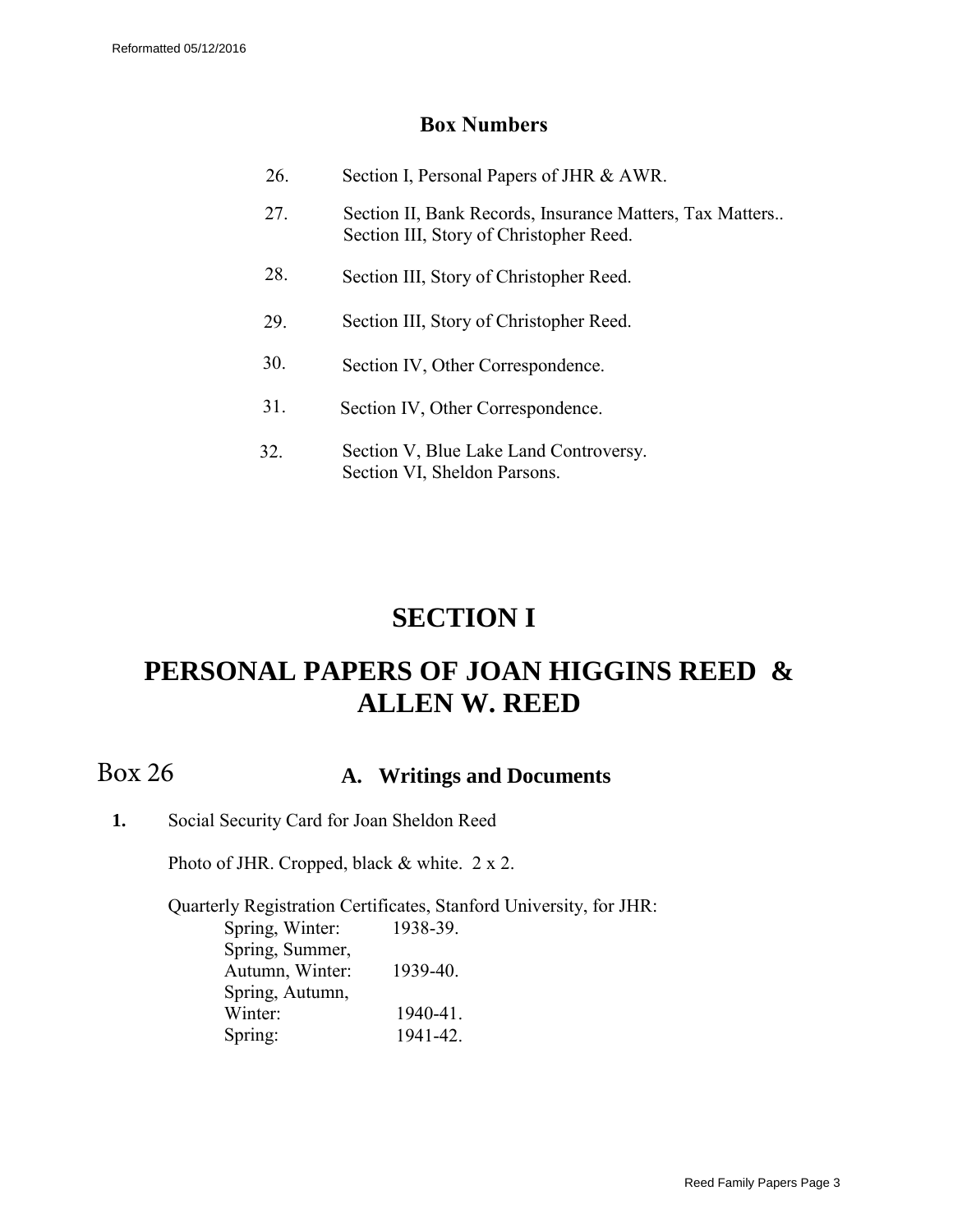Inventory. Longhand [JHR?]. Silverware. [1954?]

Quotations and references. 2 sheets,  $3\frac{1}{2}$  x 6, ink. [JHR?] One, a definition of "democracy" from David Lilienthal at Congressional Committee Hearings, 1946, re appointment to A.E.C. One, from article on Sen. Ball of Indiana, quoting definition of a "liberal" in LIFE Magazine, 3-3-47.

Permanent Voter Registration - JHR. April 5, 1952. With physical description of voter; showing residence to be Taos.

Report Cards= Joseph Le Conte Jr. High School, January 1936: Joan Mack

= [Same School] June 1936: Joan Mack.

Diploma, Jr. High School, June 19, 1936: Joan Orrin Mack With: Certificate of Merit. June 18, 1936: Joan Mack.

[Essays, reports, articles by JHR.]

[The following reports and papers written by JHR during and after her early school years highlight the range of her extraordinary intellect.]

#### **2A.** Book Reports. JHR

19 index cards reviews of fictions and nonfiction by title. 1 sheet, hole-punched. Trees, titles, authors. 1 sheet, hole-punched. Poetry, titles, authors.

**2B.** *Early Man*, *Units I, etc.* April 22, 1926. By Joan Mack at Joseph La Conte Jr. High School, History Class B9, at the age of 14 years.

> A study, exquisitely hand-illustrated, of early man. The illustrations are in pencil, and depict archetypical ethnic faces and ancient pottery, and maps in color which trace with impeccable detail the progress of the Roman Empire. The last page is a so-called "Time Line on English History" from the reign of Alfred the Great to that of Queen Victoria. [The daughter of Sara Parsons Mack and VH, who were divorced in 1924 two years after the birth of JHR, Joan signed the foregoing article "Joan Mack" since her mother had by then assumed the name Robert S. Mack, her second husband.]

**3.** *Woodrow Wilson.* By Joan Mack. June 1936. 45 pp.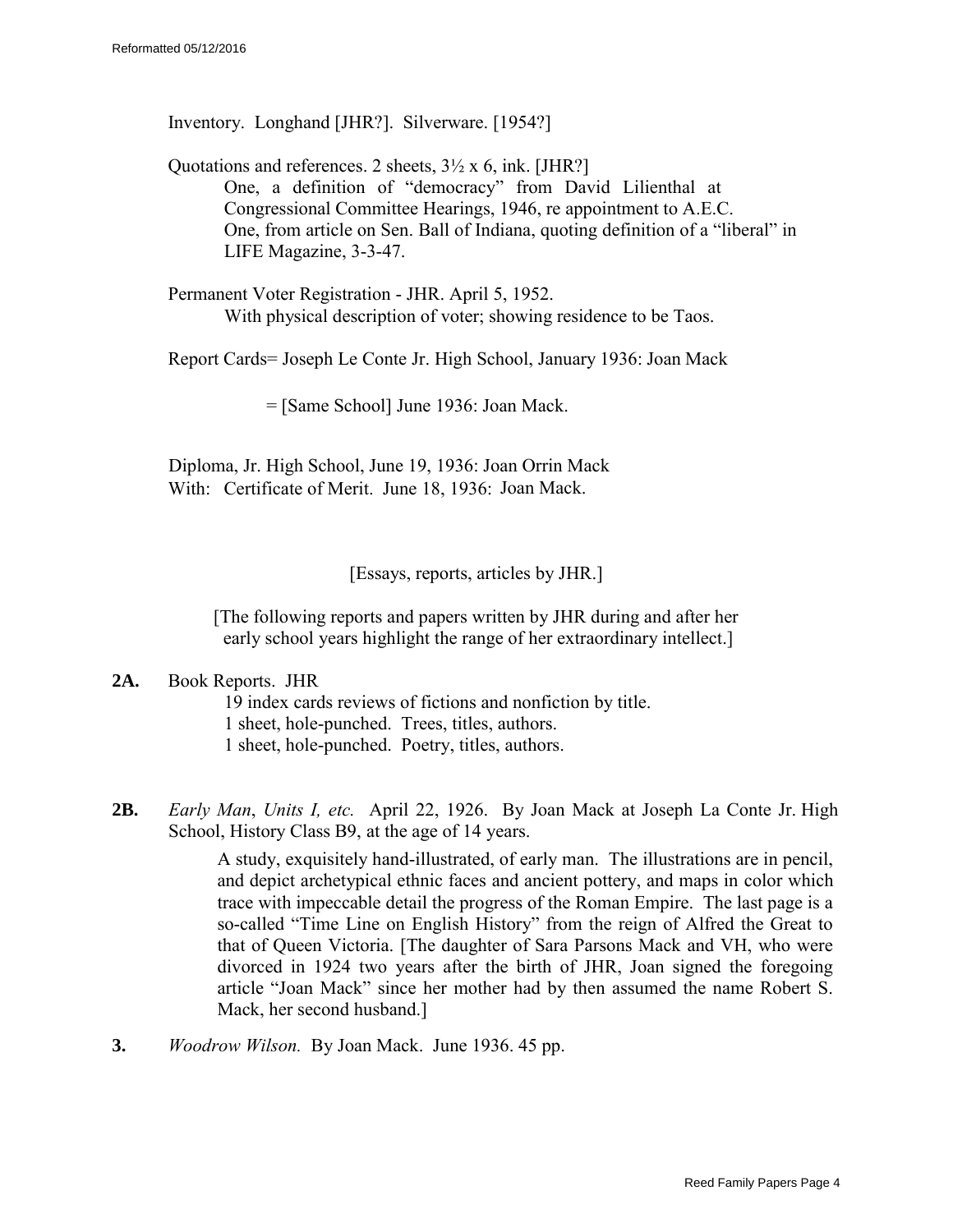An error-free typescript done at age 14 years, traces the life of the president. With hand-drawn illustrations and pictures cut from publications, various typewritten Appendices, and an extensive Bibliography.

Attached to this essay is a note written by her teacher, a Mr. Miller, who awarded an A+ to the work, writing inter alia:

"The paper is the best I have ever seen produced by a high school student \*\*\* [and] would surpass the work of some University students."

**4.** Concept Paper. By JHR. August 1, 1972. Typewritten carbon copy. 7 pp.

A study of the interplay of learning and teaching. Figures (i.e. drawings) referred to are missing. But pencil worksheets [Pg. 1 is missing] accompanying this typescript seem to have drafts of these figures.

- **5.** *The Prayer of Faith*. By JHR. 1 pg., n.d. Poem, pencilled; 12 lines, 3 verses. A paean to God.
- **6.** Essay. *Report on The Quest for Certainty by John Dewey*. Written by John Sheldon Higgins.

For Logic 1b at Stanford University Paper received an "A" from Dr. Reid.

[Essays, articles, manuals collected by JHR.]

- **7.** *The Nurse's Role in the Alcoholic's Rehabilitation.* By Alyce Cress, R.N., B.S. Typewritten, 10 pp. With bibliography. Papers presented at Monterey Peninsula Committee on Alcoholism Institute, Monterey, CA. June 22, 1956.
- **8.** *U.S. Indian Administration As A Laboratory of Ethnic Relations.* By John Collier. Sept. 1945. 303 pgs. Reprint from *Social Research*, Vol. 12, No. 3. Author was Commissioner of Indian Affairs, 1933-35.
- **9.** Booklet. Inauguration of John Philip Wernette as Eighth President of University of New Mexico. May 10, 1946. 58 pgs. Inaugural address and others; program.
- **10.** *Manual for County Clerks, New Mexico.* Typewritten, 11 pgs. November 1958.
- **11.** *Manual for County Treasurers, New Mexico.* Typewritten, 23 pgs. January 1, 1960.
- **12.** During the period March July 1955, JHR was visiting Sara and Robert Mack in their home at Falls Church, Virginia. A series of letters written by AWR to his wife [JHR] was kept by her. In them, he called her "Jones" and signed off as "Alley". They are listed below by dates: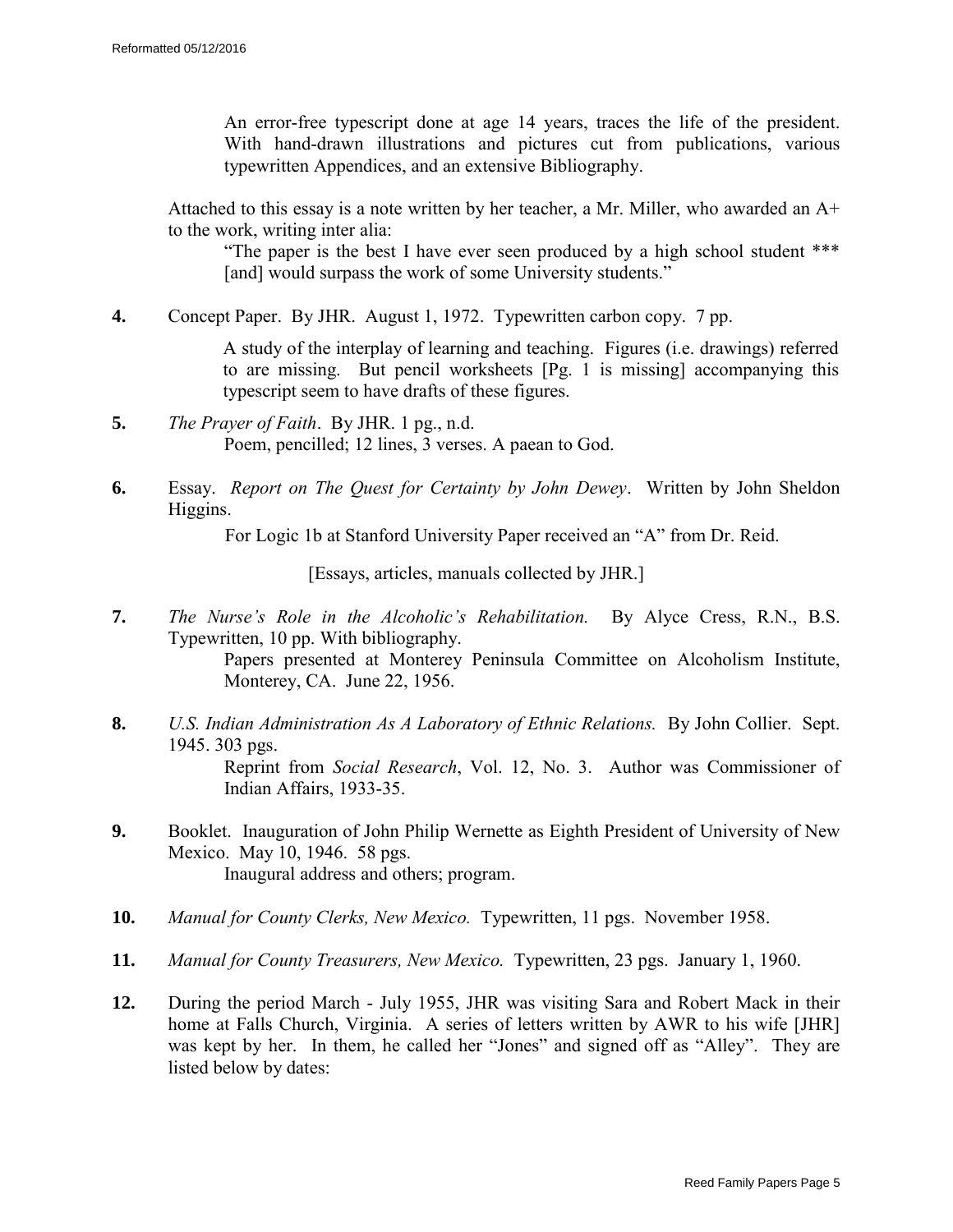- 03-28. 04-04. 04-05. 04-11. 04-25. 05-06. Written at 5:45 a.m. 05-15. 06-06. 06-28. [?] 07-11. Awaiting her return. N.d. Amusing comments.
- **13.** Correspondence. P.H. (Pete) Mack with JHR and AWR.

| $06-1$ [?]-50:   | Announces he's working at Pentagon. Mentions wife Kathy.                         |
|------------------|----------------------------------------------------------------------------------|
| $11-26-51$ :     | Announces that Grandmother Mack suffered a stroke.                               |
| $02 - 05 - 54$ : | TWX                                                                              |
| $01-22-55$ :     | Heard from Sara Parsons, who is worried that Christopher was not<br>walking yet. |
| $12 - 17 - 62$ : | From Peg on behalf of Pete.<br>Christmas Cards (2).                              |

**14.** Miscellaneous correspondence, 1940-1960, to Reeds.

| Sheldon Parsons [grandfather] to JHR.                         |  |  |
|---------------------------------------------------------------|--|--|
| Natalie - to JHR.                                             |  |  |
| Louise Metcalf to Reeds.                                      |  |  |
| W.H. Dempsey to AWR.                                          |  |  |
| Curriers to Reeds. Postcard with photo of Main Street,        |  |  |
| Moorefield, West Virginia.                                    |  |  |
| Dorothy to JHR.                                               |  |  |
| Curriers to Reeds.                                            |  |  |
| Louise Metcalf to Reeds.                                      |  |  |
| Dorothy to JHR.                                               |  |  |
| Marion to Reeds.                                              |  |  |
| Robert S. Mack, Major, to Reeds. From Rapid City AFB, Weaver, |  |  |
| SD                                                            |  |  |
| Louise [Metcalf] to Reeds.                                    |  |  |
| Dorothy - to JHR                                              |  |  |
| Robert S. Mack, Major, to Reeds. From Alexandria, VA.         |  |  |
| Louise Metcalf to Reeds.                                      |  |  |
| Kimbell Grocery Co. to AWR. Expresses disappointment with     |  |  |
|                                                               |  |  |

AWR's volume in assigned territory.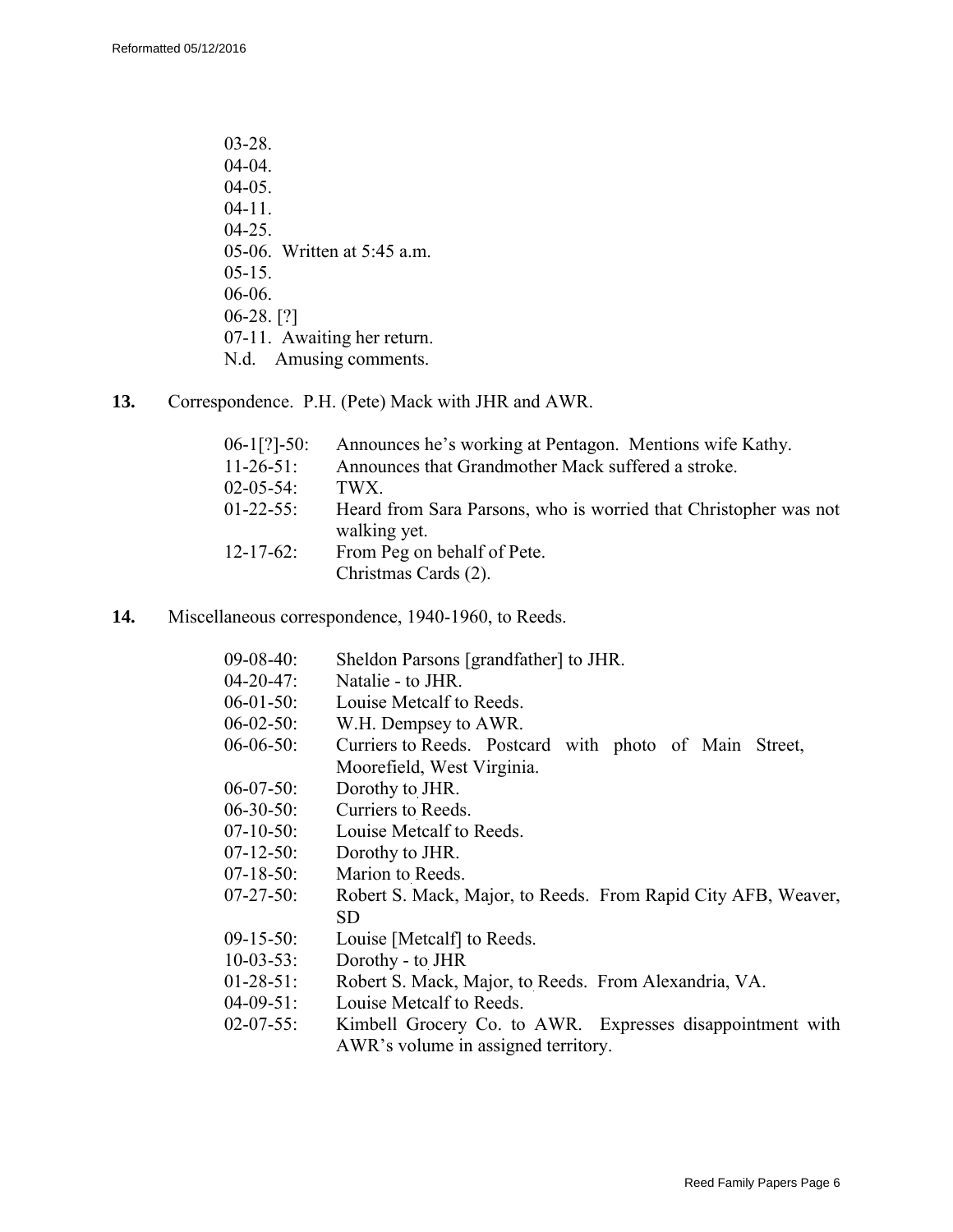|                  | 02-27-55: AWR to Kimbell Grocery Co. Sets forth reasons for limited |
|------------------|---------------------------------------------------------------------|
|                  | volume.                                                             |
| $08-13-56$ :     | VH to JHR. Concerned over Christy.                                  |
| $11 - 14 - 58$ : | Mrs. Harry H. Fox, Shelbyville, to JHR.                             |
| $11 - 16 - 60$ : | JHR to National Congress of American Indians.                       |
|                  | Enclosing material on New Mexico Election Code.                     |

**15.** Correspondence. Dorothy - to JHR and AWR.

The correspondence in this folder was all written to JHR and AWR by Dorothy -, from California homes. She apparently is related to JHR; perhaps her sister. The records do not disclose her surname or relationship. All the letters are filled with newsy and family gossip, and all make interesting reading. They are listed below in chronological order.

| $05 - 16 - 50$ : | Postcard. Wedding Anniversary poem.       |
|------------------|-------------------------------------------|
| 07-21-50:        | Postcard. Describes mother's poor health. |
| $11 - 14 - 50$ . |                                           |
| $01-03-51$ .     |                                           |
| $01-30-51$ .     |                                           |
| $03-15-51$ .     |                                           |
| $01-12-53$ .     | $01-30-55$ .                              |
| 07-28-53.        | $02 - 16 - 55$ .                          |
| 09-09-54.        | $05-06-55$ .                              |
| 09-13-54.        | $05-17-55$ .                              |
| $10-31-54$ .     | $08 - 23 - 55$ .                          |
| $11 - 16 - 54$ . | $09 - 23 - 55$ .                          |
| $12 - 15 - 54$ . | $11 - 25 - 55$ .                          |
| 04-20-56.        | 05-20-60: attaching letter from Marie.    |
| 07-10-56.        | $06-14-60.$                               |
| 01-06-58.        | $12-04-60$ .                              |
| $02 - 11 - 59$ . |                                           |
| 05-20-59.        |                                           |
| 09-06-59.        |                                           |
|                  |                                           |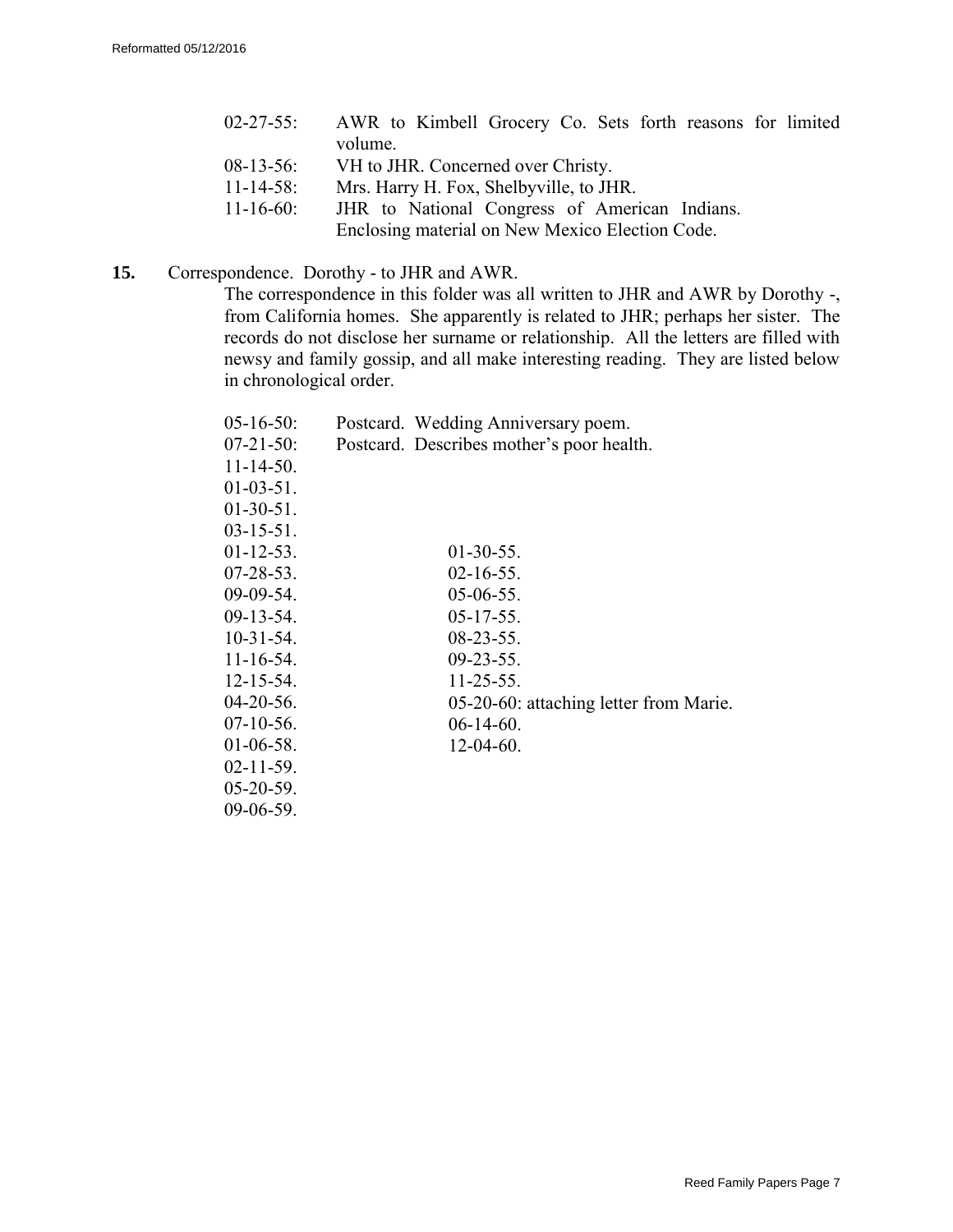**16.** Correspondence. Conchita family: Joe, Katherine["Kathy"], and others to JHR.

| $11 - 17 - 54$ : | From Lorencita.                          |
|------------------|------------------------------------------|
| $03 - 31 - 55$ : | From Joe [American Red Cross, Taos Ch.]. |
| $04-01-55$ :     | From Lorencita [Taos Pueblo].            |
| $04-07-55$ :     | From Concha family. Easter Card.         |
| $04-09-55$ :     | From Joe.                                |
| $04 - 14 - 55$ : | From Katherine.                          |
| $04-18-55$ :     | From Lorencita; Taos Pueblo.             |
| $05-06-55$ :     | From Joe.                                |
| $05-07-55$ :     | From Joe.                                |
| $05-21-55$ :     | From Joe.                                |
| $06 - 26 - 55$ : | From Joe.                                |
| $03 - 21 - 56$ : | From Katherine; U.S. Indian School.      |
| Date unclear:    | From Kathy. Valentine.                   |
| $N. d.$ :        | From Joe.                                |

## **B. Organization Matters**

JHR was active in a variety of civic affairs, and an inveterate "collector" of odd-lot materials. Some of those records are to be found in this section.

\* \* \*

**17.** Taos County Chamber of Commerce Bulletins.

June 1959. Vol. I, No. 6. This and subsequent issues are addressed to JHR in Taos, where she lived at the time.

July 1959. Vol. I, No. 7. Reports on heavy tourist traffic. Contains statistics on countries of origin of tourists polled.

July 18, 1959. Vol. I, No.7a. Summarizes talk given by Paul R. Franke, professional planning engineer, and problems of city planning.

September 1959. Vol. I, No.9. 2cc. Relates problems during tourist season.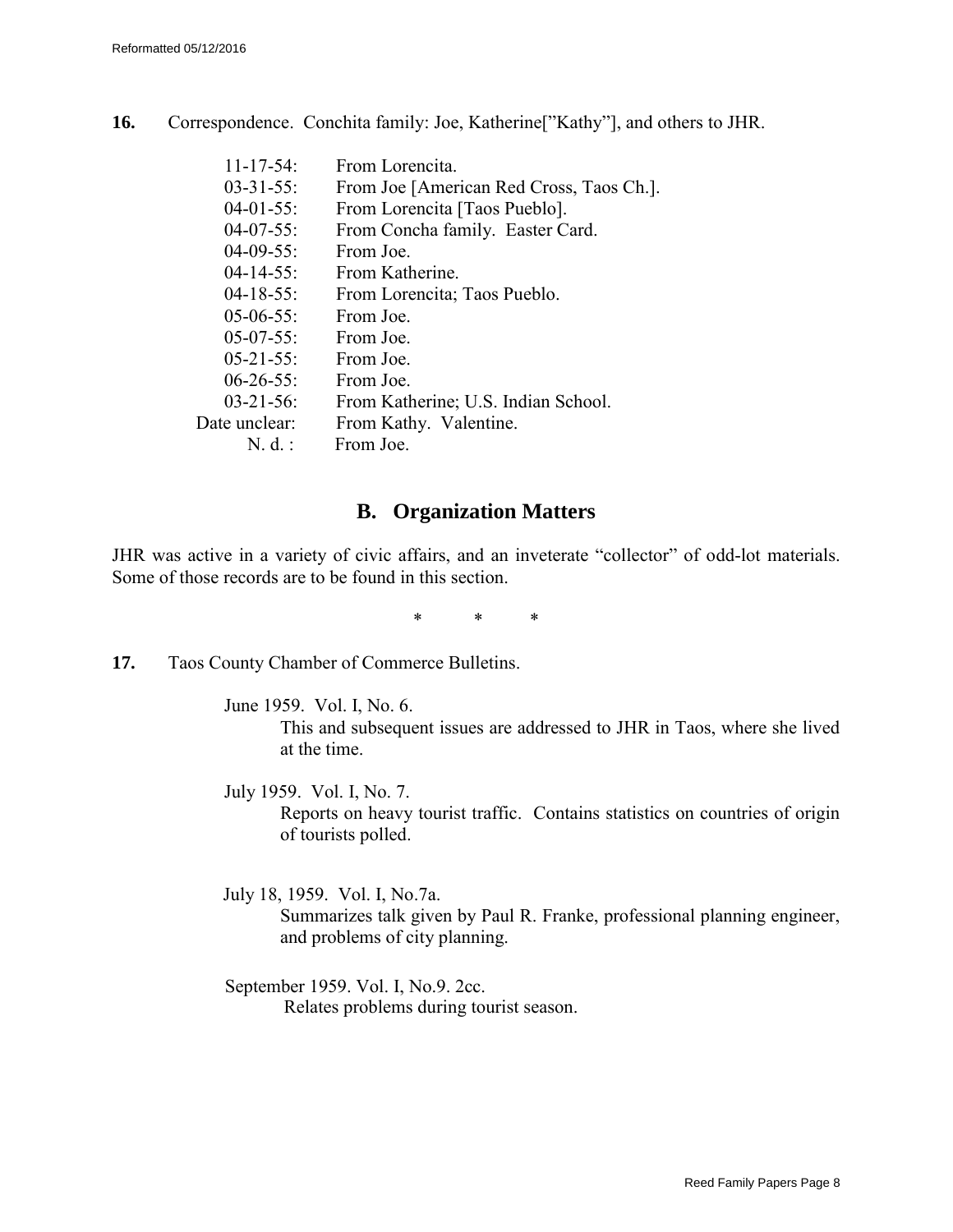October 1959. Vol. I, No. 10. 2cc.

Announces, End of Summers. Schematic on proposed route of Highway 64, from Raliegh, NC to San Francisco through Farmington, New Mexico.

April 1960. Vol. II, No. 4. This and that in and around Taos.

June 1960. Vol. II, No. 6. Relates a Good Samaritan experience of a visitor to Albuquerque.

August 1960. Vol. II, No. 8. Relates Jamboree of Boy Scouts to and in Taos.

October 1960. Vol. II, No. 9. Lists reinstated members and new members. Announces that mile-long runway at Seco Airport has been graded.

November 1960. Vol. II, No. 10. Announces matters of local interest.

**18.** Urban Planning. Governor's Conference, Santa Fe, New Mexico. September 3 and 4, 1959.

> Bound brochure, typewritten, photocopy. 195 pgs. and appendix setting forth Constitution and By-Laws of New Mexico Federation of Planning and Zoning Commissions. 8 pgs.; 12 articles on related topics. Sent to JHR, Secretary of Taos Planning Committee, by State Planning Office in State Capitol, Santa Fe.

Also: Article, *Is Urban Development Community Development*? By Mary P. Wheeler, Public Health Educator, Cleveland, Ohio. 1963.

- **19.** Girl Scouts of Sangre de Cristo, Santa Fe, Troop 58. Miscellaneous correspondence from Scout Council. circa 1960. JHR, Scout Leader.
- **20.** 11-14-60: Letter. JHR to 9 Election Officials. Sent by JHR, Election Judge, Taos, thanking them for 25 hours around-the-clock service on November 8.
- **21.** Maps. Historical Places (Mapa Historica) of Taos. 2cc. By Arthur J.E. Merrill; n.d. Done under auspices of Kiwanis International. Hand-drawn, artist's renderings of various sites. Key identifying sites. Each of two copies with different sites. Explanatory historical details on reverse side of each map; printed information.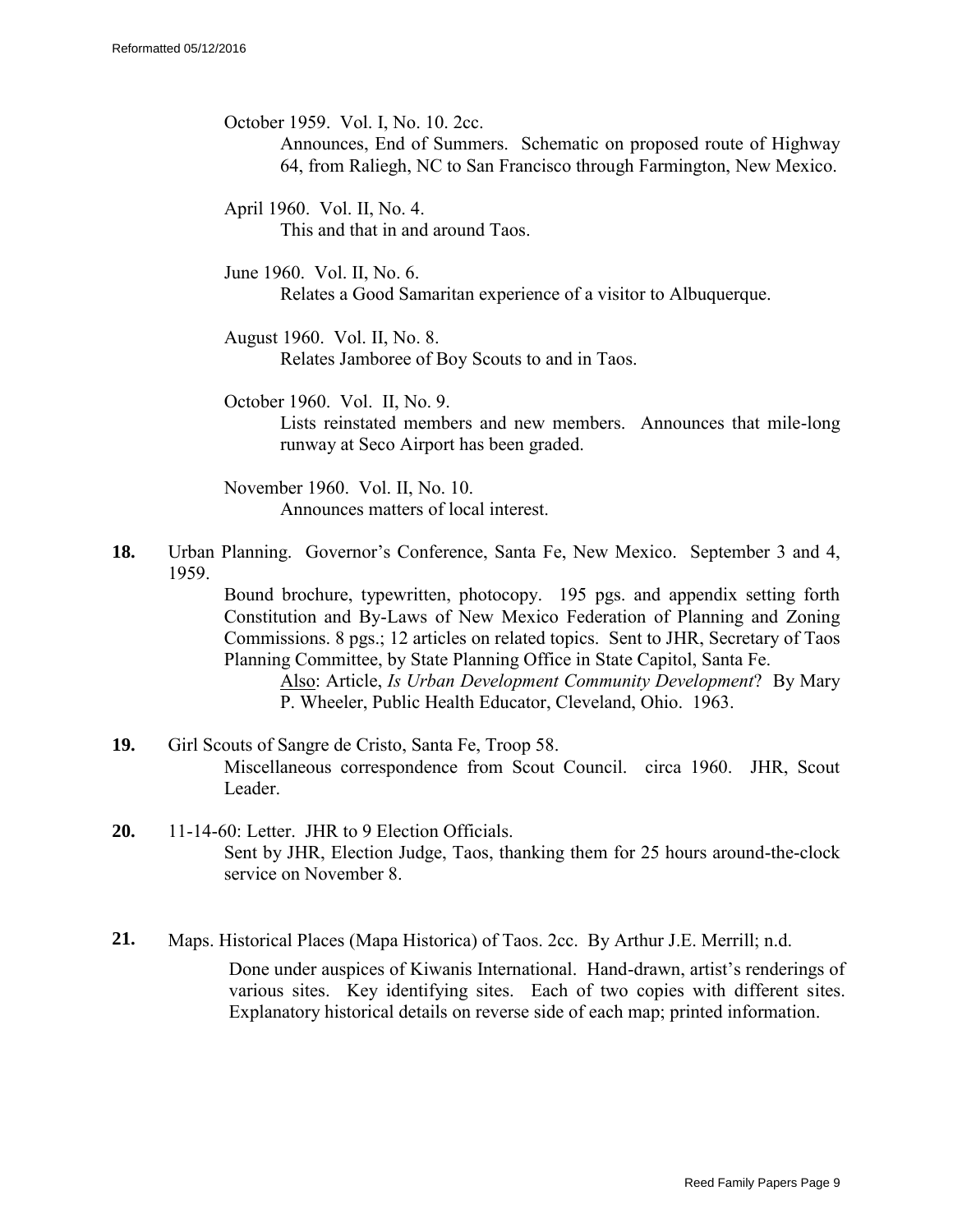## **C. Records of Allen W. Reed**

- <span id="page-9-0"></span>**22.** Iowa City High School. June 4, 1936. Certificate of Graduation. In red suede booklet.
- **23.** Unassorted material from AWR files. Includes a small brown address book. Pg. 1 Mr. & Mrs. Allan Reed 1245-A So. Maryland Glendale 5, Cal. Ci3 - 6088 VH name on "H" pg. But no address or telephone number.

## **SECTION II**

# **BANK RECORDS, TAX RECORDS, and INSURANCE**

## Box 27

## **A. Bank Records -Joan Higgins Reed-**

**1.** JHR Account. Falls Church Bank, Falls Church, VA. JHR address: 603 Lanton Lane. [Should read "Langten Lane."] Statements with canceled checks for

December, 1957 - February, 1958. January - March, 1958.

- **2.** JHR Account. The First National Bank of Santa Fe, Santa Fe, New Mexico. JHR address: P.O. Box 1361, Taos, New Mexico. Statements with canceled checks for January, 1964. March, 1964.
- **3.** Check registers. JHR Accounts[?]. First State Bank of Taos [?]. August, 1949.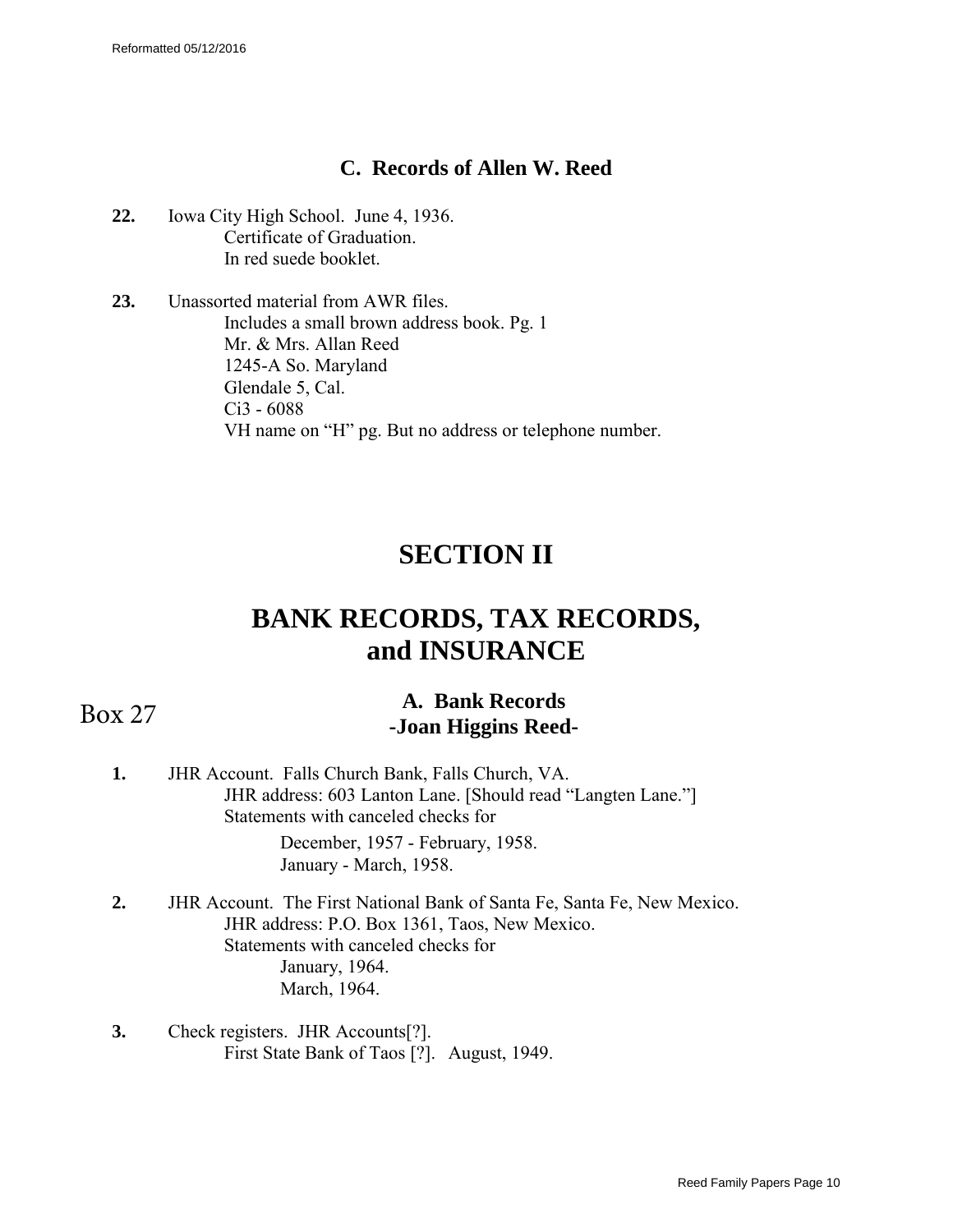October 18, 1957 - January 23, 1958. February 4, 1963 - March 25, 1964. [Unident] Bank. December 16, 1957 - February 6, 1958.

> **B. Insurance Matters -Allen W. & Joan H. Reed-**

**4.** Homeowners Policy. Joan Higgins Reed. \$12,000. Liberty Mutual. 1963. Pol. No. H2 2291-68105. Morada Road, Taos, New Mexico. 3 years. Ditto. Joan Higgins Reed. \$25,000. Liberty Mutual. 1973. Pol. No. H42 261 677667- 013P.

Chinle Boarding School, Chinle, AZ. 1 year.

**5.** Fire Insurance. Joan Higgins Reed. \$8,500. Liberty Mutual. 1959. Pol. No. FN2091 16487.

> Morada Road, Taos, New Mexico. 3 years. Household goods. Ditto. \$11,500. Pol. No. FN 49P 11162. 1959. Morada Road, Taos, New Mexico. 3 years. Dwelling.

**6.** Family Automobile. Allen W. & Joan Reed. AH5091-903332-27. 1957-1958. Liberty Mutual. Ford Sedan, 1957. Dodge ½ ton pick-up, 1956.

> 1958-1959. Liberty Mutual. Ford sedan, 1957

1958-1959. Liberty Mutual. Ford sedan, 1957. Dodge ½ ton pick-up, 1956

Change Endorsements.

- **7.** Premium notices. Liberty Mutual. Various policies. 1957-1964.
- **8.** Correspondence. Liberty Mutual. 1957-1963.
- **9.** Medical Insurance. Allen W. Reed. Business Men's Assurance. 1958-1963 Health insurance premium notices.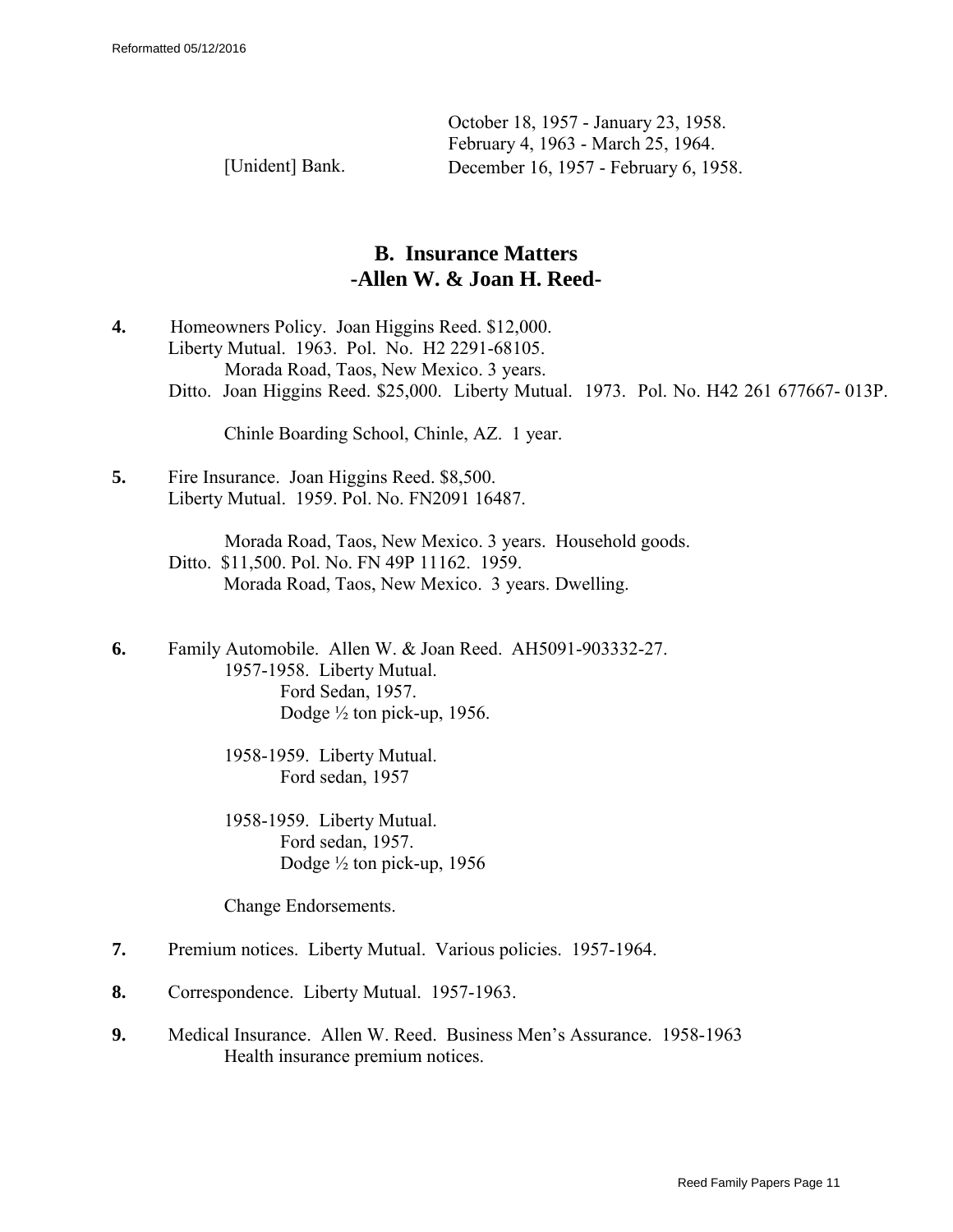- **10.** Personal Articles Floater. Joan Higgins Reed. \$98,500. The St. Paul Companies. 1975-1977. Paintings by VH Listed by titles with values. 10 oils and watercolors.
- **11.** Personal Articles Floater. Joan Higgins Reed. \$29,250. American Central Insurance Co. 1957-1958. 41 paintings by title with values. [Artist not specified. VH?]

## **C. Tax Records**

- **12.** Forms W-2, I.R.S. Allen Reed. 1951: Van S. Hinds & R. Howard Brandenberg. \$4,065. 1953: Gross, Kelly & Co. Inc. \$1,012. 1953: Van S. Hinds & R. Howard Brandenberg. \$2,114.
- **13.** 1972. Tax information. JRH, Chinle, AZ.<br>Gross salary. \$13.923. Gross salary. Sale VH paintings. \$18,916.
- **14.** 1973. Ditto. I.R.S. Return. JHR Gross income \$61,400.
- **15.** 1974. Form 1040. JHR. Gross income. \$34,388. W-2 attached; also copies of gift agreements between JHR and Museum of New Mexico; acknowledgment letter of George H. Ewing, Director, c. 7-11-74; appraisals by McAdoo Galleries Inc., Gallery West, Inc., Gerald P. Peters , and Wilson Galleries.
- **16.** 1971-1974. Tax information, tabulations. JHR.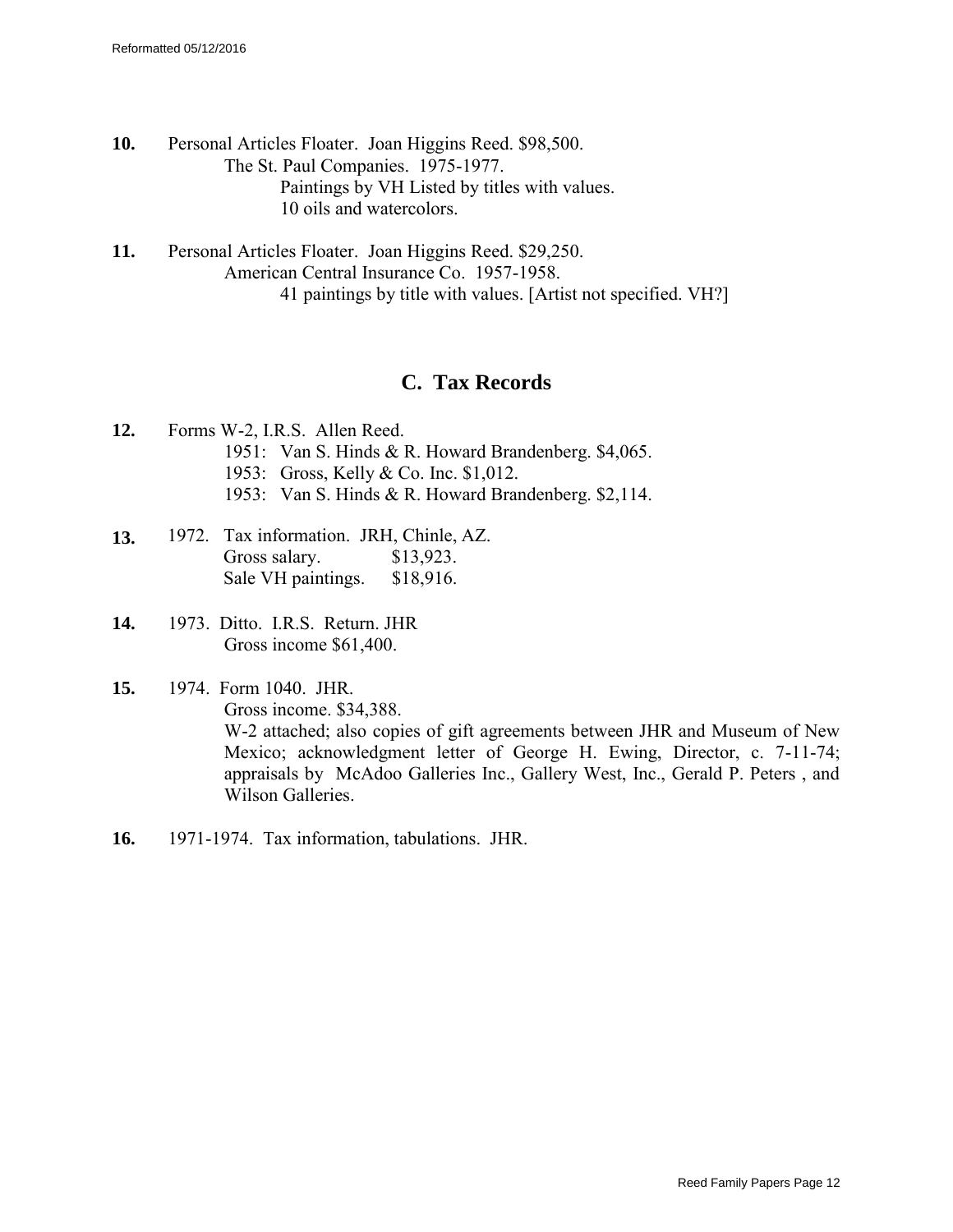## **SECTION III**

## <span id="page-12-0"></span>**THE STORY OF CHRISTOPHER REED**

## **Prologue**

Christopher Reed was probably born in January, 1953, although documentary records to confirm the exact date are not found in the Collection. (See however, letters dated February 11, 1953 in folder 1 for first reference to Christopher.) The letters, in this Collection described below suggest that neither his parents, Joan and Allen Reed, nor his grandparents on Joan's side Sara Parsons Mack and Victor Higgins, had any early awareness that Christopher was braindamaged at birth. It took some years for them to learn - or to accept - that the boy suffered from cerebral palsy.

The letters written to Joan by her mother on almost a daily basis - sometimes two and three were sent on the same day - track the slow comprehension that Christopher was not merely "slow" in developing physical aptitudes: he was unable to do so.

Joan's "Mummy," was evidently a most adoring mother and grandmother. (She signed herself as "Mummy" all through the years of her letters to her daughter.) She usually addressed her daughter in her letters to her as "Joan Lamb," and, when mentioning Christopher, called him "Christy," or "Kiss," or "Kiss-Koss."

Her letters, written from her home in Falls Church, Virginia, contain frequent allusions to astrological charts and manifestations forecasting events and changes that might affect Christopher and his mother. She was also a firm believer in Christian Science and its healing powers. Still in all, she embraced traditional medicine and other recommended medical measures for her grandson.

Sara Parsons Mack's father, Sheldon Parsons, was a renowned artist, and she followed in his footsteps, becoming a prominent portrait painter. Victor Higgins was her first husband (she married him in 1919 at the age of 19 years - he was then 35). They were divorced in 1924. She married Robert S. Mack some years later. Joan was her only child.

Her letters in this Collection were donated by the estate of her daughter, who evidently preserved every missive her "Mummy" wrote to her. They have been arranged in chronological order. The contents of those deemed to be of special interest are summarized. But the date of each and every letter is listed. To avoid unnecessary redundancy, the sender (almost always Sara) and the recipients (almost always Joan or Joan and Allen) are not set forth. Where the parties differ, however, they are identified.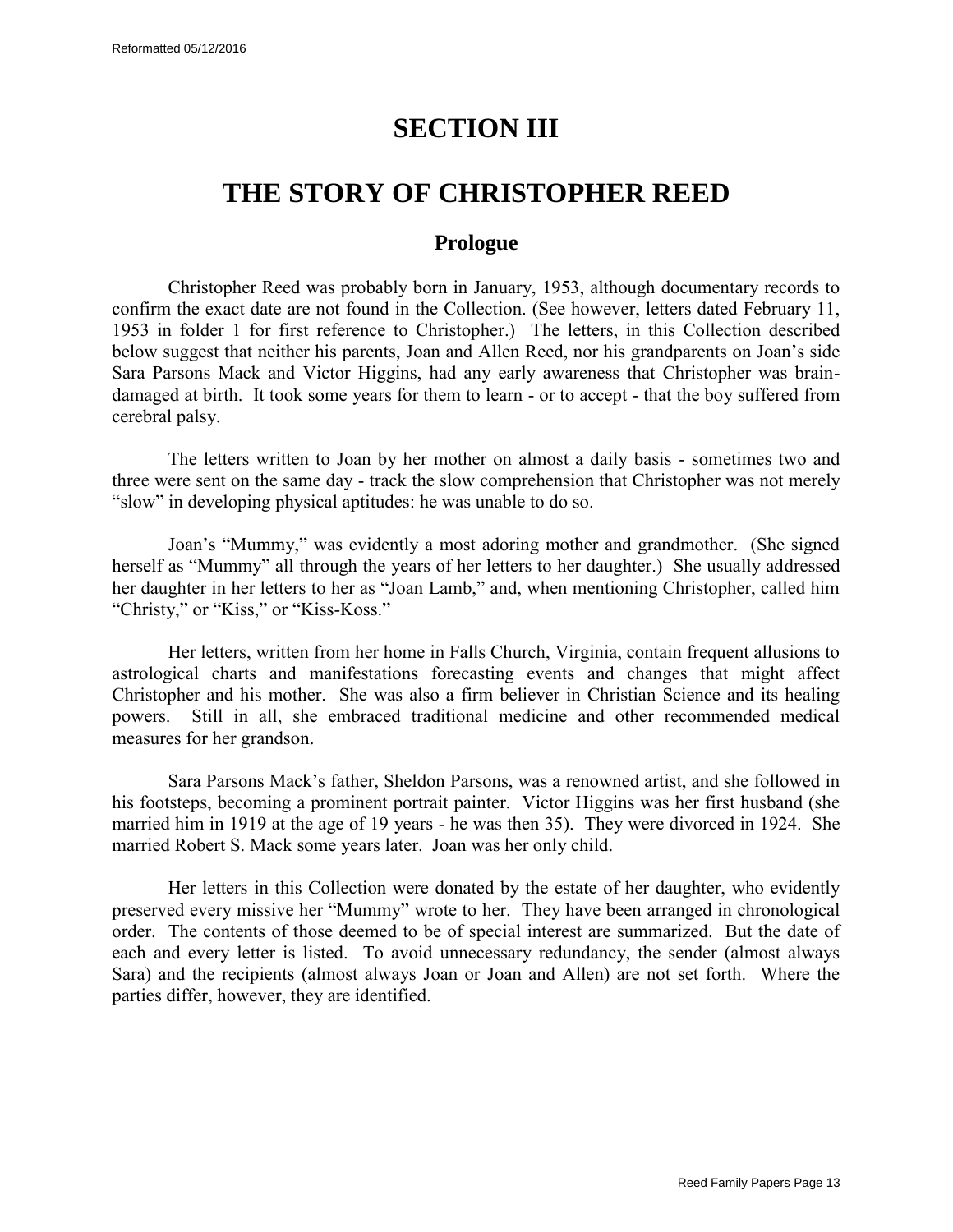### **A. Letters of Sara Parsons Mack**

#### **1. 1943**

December 6. From Robert S. Mack, 1st Lt., AAF in Europe, stepfather of JHR and husband of Sara Parsons Mack, JHR's mother by her first husband, VH. Written by V-mail to JHR. Expresses his love.

[No other letters found until 1950. Then Sara Parsons Mack letters begin.]

#### **1950.**

- May 29. From Council Bluffs, Iowa. Mentions "Daddy's [stepfather]" problems with his command status at his military station.
- July 8. From Rapid City AFB, Weaver, SD. "Daddy" in Washington, DC fighting over his command.
- July 17.
- August 23. Lists items being sent to JHR. Encloses shipping documents.

September 15. A note on postcard [enclosed] depicting S.W. Saint [Lady of Guadalupe?].

#### **1951.**

January 7. Typewritten. Waiting for birth of first child [Christopher]. Envelope discloses that Robert elevated to rank of Major.

December 5. [No mention of Christy: unique.]

#### **1952.**

November 16. Awaiting arrival of grandchild in January 1953. [Did previous pregnancy miscarry?]

- February 26. Addressed to "Mother and Daddy of Chris!"
- July 18. Dad in Doctors Hospital, Washington, DC. Kisses to Chris
- **2. 1954.**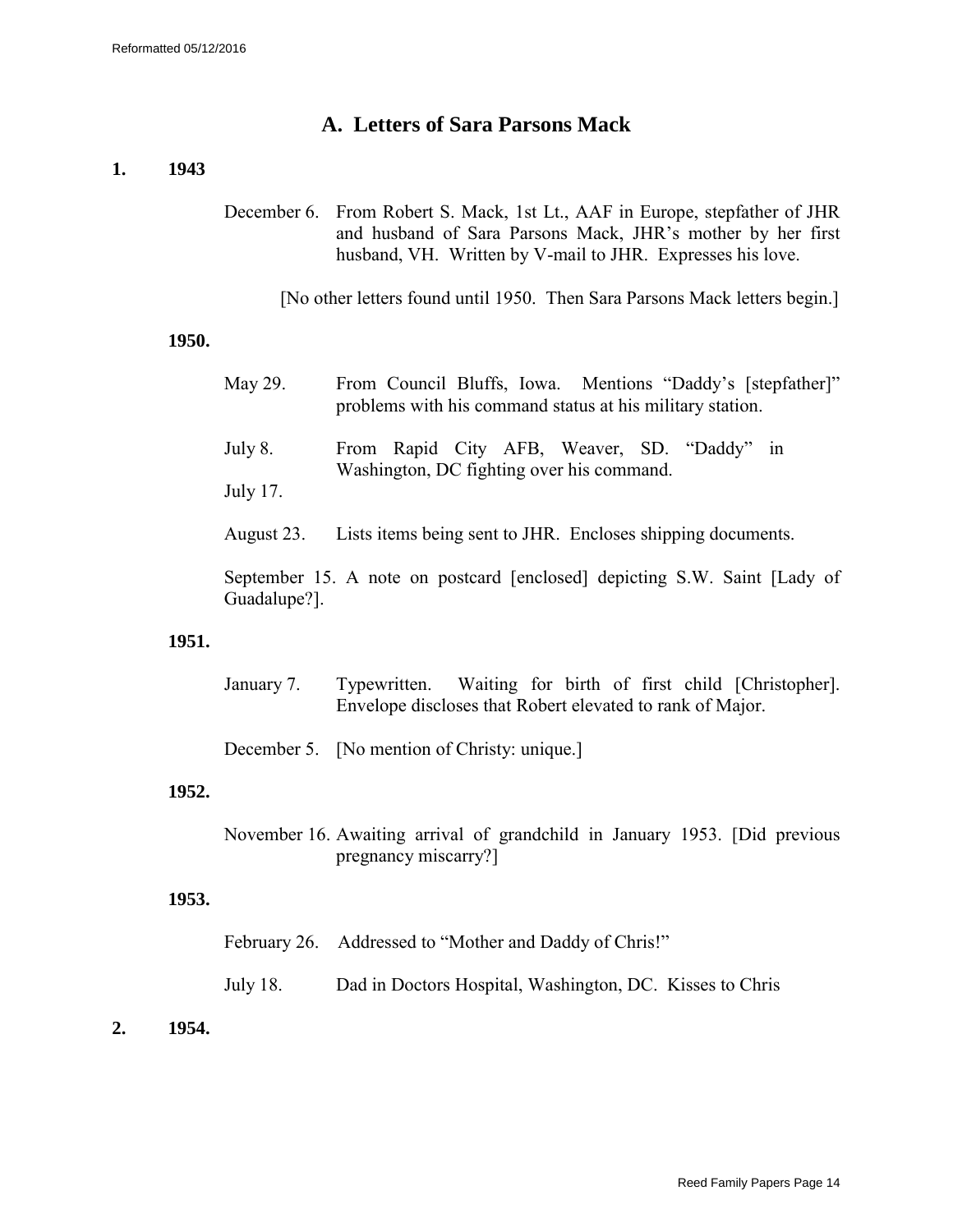| January 11.                               | First mention of Christy's impaired hearing.                                                                     |
|-------------------------------------------|------------------------------------------------------------------------------------------------------------------|
| June $16$ .                               |                                                                                                                  |
| July 14.                                  |                                                                                                                  |
| August 6.                                 | Announces death of Grandmother Mack.                                                                             |
| October 22.                               | From Bolling AFB Hospital.<br>Recuperating for two weeks from pneumonia.<br>Mother M died in August.             |
|                                           | November 16. 15 pp. Worried about Chris not walking or talking. [Beginning to<br>sense he is seriously impaired. |
| November 18.                              |                                                                                                                  |
| December 14.<br>December 27. Typewritten. |                                                                                                                  |

#### **3. 1955.**

|              | January 15. Describes clothing she's sending to Christy.                                                                                                          |
|--------------|-------------------------------------------------------------------------------------------------------------------------------------------------------------------|
| February 10. | Attached is letter dated February 4, typewritten, not yet mailed.<br>Earlier letter described decorating make-ready for JHR visit.                                |
| February 21. | Typewritten. Anticipating visit: has borrowed crib for Christy, and<br>has contacted a clinical psychologist to study Christy.                                    |
| February 22. |                                                                                                                                                                   |
| August $3.*$ |                                                                                                                                                                   |
| August 10.   | Beginning tests at Walter Reed.                                                                                                                                   |
| August 12.   |                                                                                                                                                                   |
| August 16.   | Discusses mental retardation [of Christy] due to allergy.                                                                                                         |
| August 21.   | Announces beginning work on portrait of Lorna Williamson;<br>finished one of JHR's dad; working on one of JHR. [Birds's<br>feathers - shades of blue - attached.] |
| August 31.   | Still working on Lorna's painting.                                                                                                                                |

## \*No explanation for hiatus.

September 6. September 13. Encloses pictures of ladies' two-piece suits. September 16. Typewritten. Discusses Christy's slow development. September 16. September 21. September 23.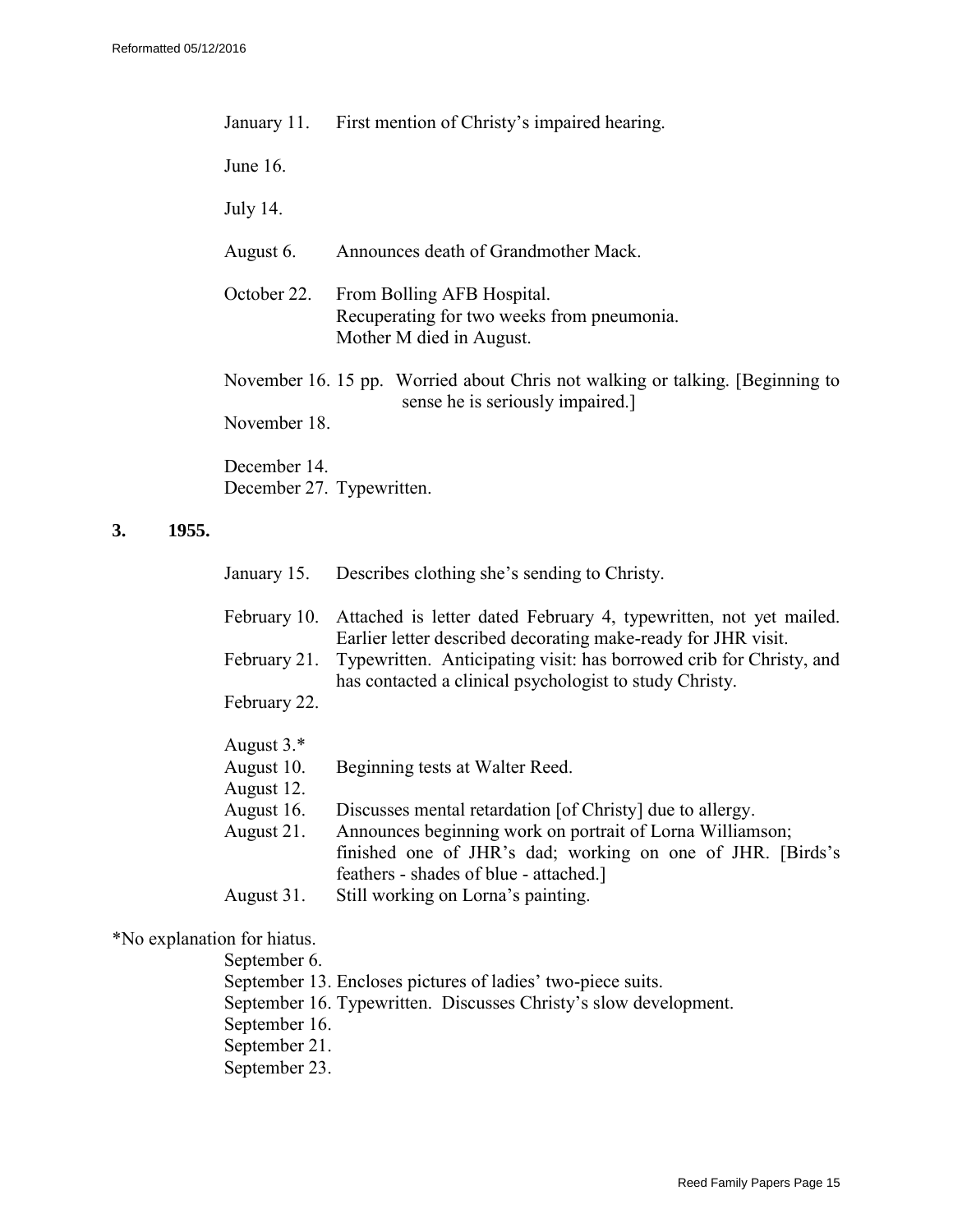September 27.

| 4. | October 4.                                                                                                                                           |
|----|------------------------------------------------------------------------------------------------------------------------------------------------------|
|    | October 11.                                                                                                                                          |
|    | October 11.<br>[Ginga - her bird - had flown out and hadn't returned.]<br>"GINGA IS HOME AGAIN!"                                                     |
|    | c. October 15. Refers to her "new vocation": portrait painting as therapeutic.<br>Encloses ad in paper for return of "our dear pet", parakeet. Lost. |
|    | October 17.                                                                                                                                          |
|    | October 24.                                                                                                                                          |
|    | November 1.                                                                                                                                          |
|    | November 3.                                                                                                                                          |
|    | November 3.                                                                                                                                          |
|    | November 7.                                                                                                                                          |
|    | November 7. List of painting priorities for her work: calls it a "grub list."                                                                        |
|    | November 10. [Rare salutation: "Joan."] Discusses evident autistic syndrome of                                                                       |
|    | Christy, as P.S. to earlier letter, same date.                                                                                                       |
|    | November 10. Deep discussion of Christy's condition.                                                                                                 |
|    | November 15.                                                                                                                                         |
|    | November 16.                                                                                                                                         |
|    | November 21. A Thanksgiving card to "Kiss-Koos."                                                                                                     |
|    | November 29.                                                                                                                                         |
|    | December 7. 19 pgs., two sides. Discusses homespun trivia.                                                                                           |
|    | December 12. Philosophical ramblings.                                                                                                                |

December 19.

Night Before Christmas. Family trivia

### **5. 1956.**

| January |  |
|---------|--|
|---------|--|

- January 14. Suggests procedure to encourage Kiss-Koos to walk.
- January 19. Faces opportunity to do portraits of a "batch" of company presidents from photos at \$100. each. [Name of company not disclosed.]
- January 21. Describes her technique for portrait of first president how to start with sketch. Acknowledges she is "now" in her fifties.
- February 6. Encloses black and white photo of painting [unfinished] of first company president.
- February 13. Valentine cards (2).
- February 16.
- February 24. [Kiss evidently at his grandmother's.] Describes his activities.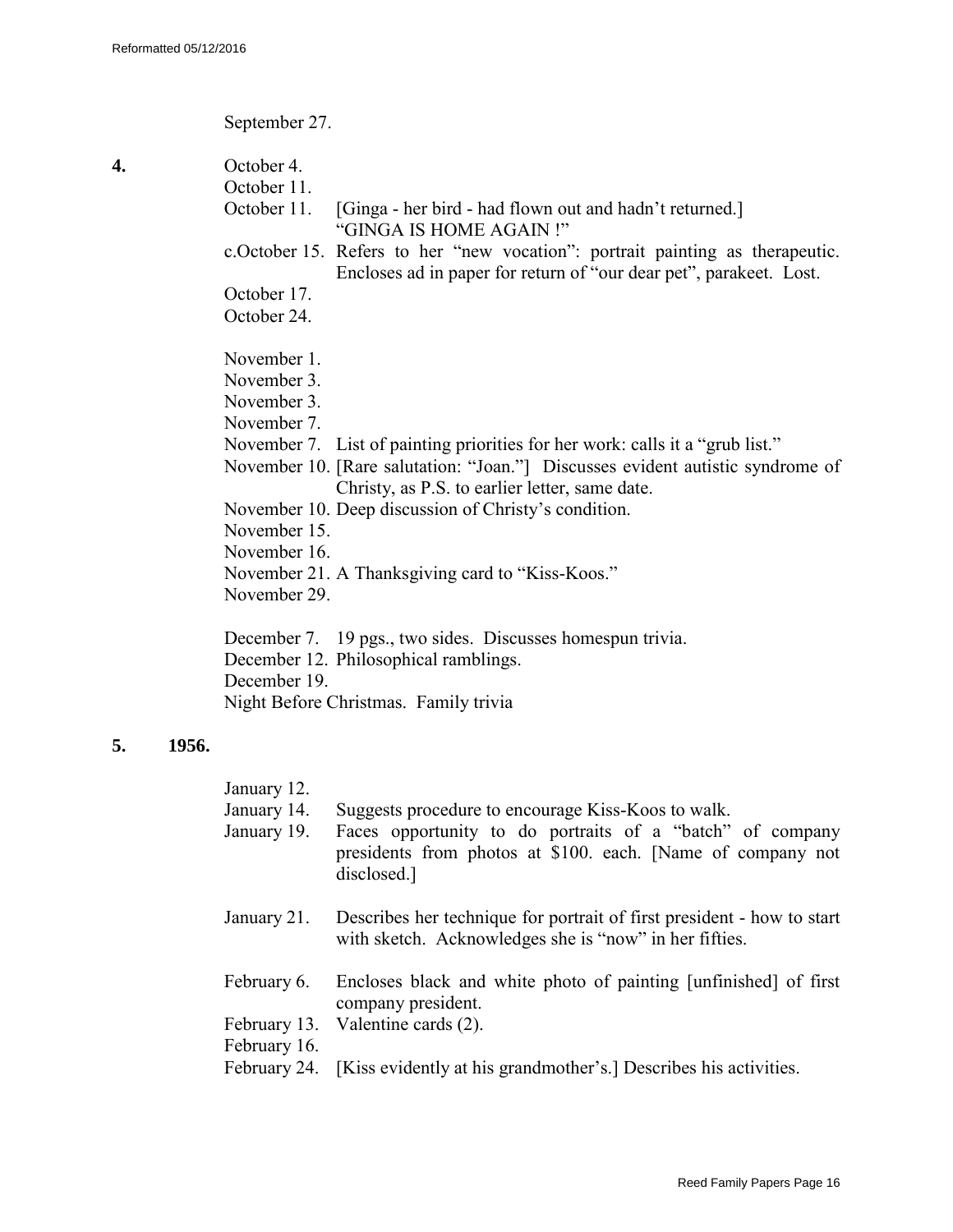|    | February 29.<br>February 29.                                                             | Encloses print of "final" painting - first presidential portrait in<br>series. [Much changed from previous version.] Describes it as<br>"brick president, <i>i.e.</i> Brick Institute.<br>Enclose black and white print of "Bruce" [?] in elaborate frame.                                                                                                                                                                                                                               |
|----|------------------------------------------------------------------------------------------|------------------------------------------------------------------------------------------------------------------------------------------------------------------------------------------------------------------------------------------------------------------------------------------------------------------------------------------------------------------------------------------------------------------------------------------------------------------------------------------|
| 6. | c.March 5.<br>March 7.<br>March 13.<br>March 13.                                         | Complains that she is too "tight" in her "paint handling." Faces a<br>"compulsion" to paint abstractions.<br>"Daddy" [Sheldon Parsons?] announced that Air Force claim<br>had been settled with medical retirement payment of \$265, per<br>month, tax-free.<br>Talks about clothes. Ends letter with a lipstick imprinted kiss for<br>Kiss.                                                                                                                                             |
|    | March 13.<br>March 19?.<br>March 20.<br>March 23.<br>March 24.<br>March 27.<br>March 29. | "Daddy is really in lousy condition - too much fatigue, etc."                                                                                                                                                                                                                                                                                                                                                                                                                            |
|    | April 2.<br>April 6.<br>April 7.<br>April 14.<br>April 15.<br>April 23.<br>April 27.     | All about clothes. Encloses fabric samples of blouses and shirts.<br>Thrilled to hear "my boy's laugh. I do feel that he recognized me."<br>[A pitiful description of their putting their pet to sleep in Sara's<br>arms.]<br>At work on the portraits of the presidents Encloses black and<br>white Polaroid of painting, $30 \times 36$ - "truly a 'board room<br>portrait." Speeding up her work: from six weeks down to six days.<br>Encloses picture without any comments. [Allen?] |

## Box 28

| May 2.  | More remarks about Christy's "lack of balance" in walking.                                                                                                                      |
|---------|---------------------------------------------------------------------------------------------------------------------------------------------------------------------------------|
| May 7.  | Comments on JHR's word that Kiss "stopped breathing" during a<br>convulsive episode. Says that her portrait commission<br>dropped down to one third.                            |
| May 11. |                                                                                                                                                                                 |
| May 15. | 25 pp.                                                                                                                                                                          |
| May 17. | Wishes JHG Happy Birthday. [Letter, n.d., enclosed with present.]                                                                                                               |
| May 24. | Encloses article, typewritten entitled, "Burman, Food and                                                                                                                       |
| May 28. | <i>Character - 1932</i> ," as a suggested "cure" for Christopher.<br>Another suggested approach to Christy's "cure." [Envelope refers<br>to earlier May 28th letter not found.] |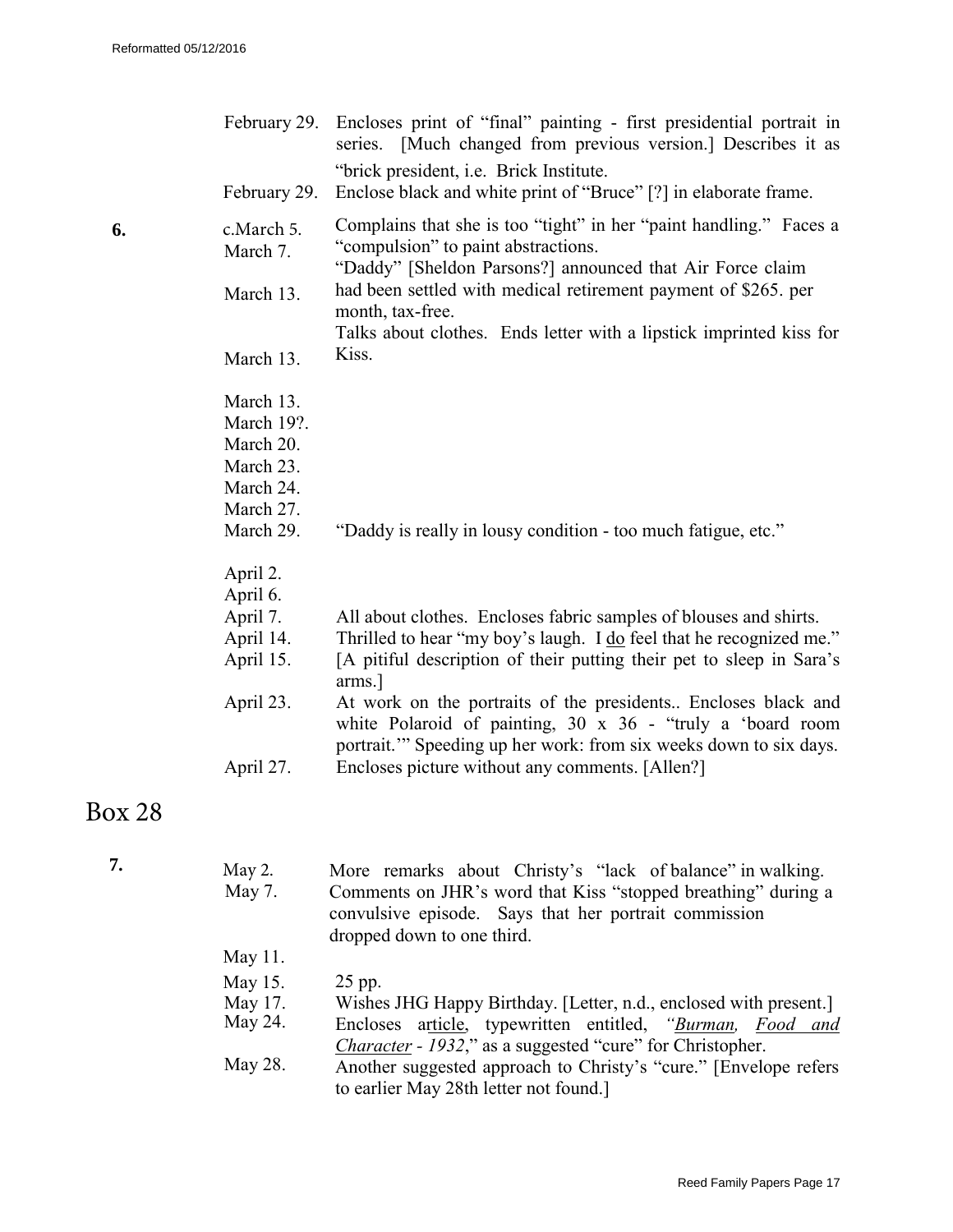| 8. | June 1.<br>June 4.                                                   |                                                                                                                                                                                                                               |  |  |  |  |  |
|----|----------------------------------------------------------------------|-------------------------------------------------------------------------------------------------------------------------------------------------------------------------------------------------------------------------------|--|--|--|--|--|
|    | June 5.<br>June 11.                                                  | Saddened upon learning that Kiss "passed out" again.<br>More information and advice for Christy's "cure," including<br>article, The Retarded Child, by Emmett Holt, Jr., M.D., Good<br>Housekeeping, pp. 158, 160, Oct. 1955. |  |  |  |  |  |
|    | June 12.<br>June 19.<br>June 22.<br>June 25.<br>June 25.<br>June 26. | 22 pp.                                                                                                                                                                                                                        |  |  |  |  |  |
|    | June 28.<br>June 29.                                                 |                                                                                                                                                                                                                               |  |  |  |  |  |
|    | July 2.<br>July 6.<br>July 6.<br><b>July 13.</b><br><b>July 17.</b>  | Typewritten.<br>Postcard, Grand Canyon. From M.M.                                                                                                                                                                             |  |  |  |  |  |
|    | <b>July 18.</b>                                                      | Enclosing article, Using Unsaturated Fatty Acids for Health, from<br><i>Prevention, pp. 47-54. July, 1956.</i>                                                                                                                |  |  |  |  |  |
|    | <b>July 20.</b><br><b>July 30.</b>                                   | Refers to Kiss speaking words; undergoing tests.                                                                                                                                                                              |  |  |  |  |  |
| 9. | August 14.<br>August 21.<br>August 23.<br>August 27.                 | Learns Kiss is deaf and sight impaired.<br>August 6.<br>Her painting going poorly.<br>Delivered third "brick" portrait.<br>Enclosed a photo of it. [Missing.]                                                                 |  |  |  |  |  |
|    |                                                                      | September 4. Two more "brick" photos came in. Bored painting lapels and<br>white handkerchiefs.                                                                                                                               |  |  |  |  |  |
|    | September 10.                                                        |                                                                                                                                                                                                                               |  |  |  |  |  |
|    |                                                                      | September 22. Working on painting of JHR and Kiss; hopes it will be her<br>masterpiece.<br>Encloses photo of the painting in process; black and white,                                                                        |  |  |  |  |  |
|    | September 25. Polaroid.                                              |                                                                                                                                                                                                                               |  |  |  |  |  |
|    | October 2.<br>October -.                                             | Encloses another photo of (advanced) painting of JHR and Kiss.<br>25 pp.                                                                                                                                                      |  |  |  |  |  |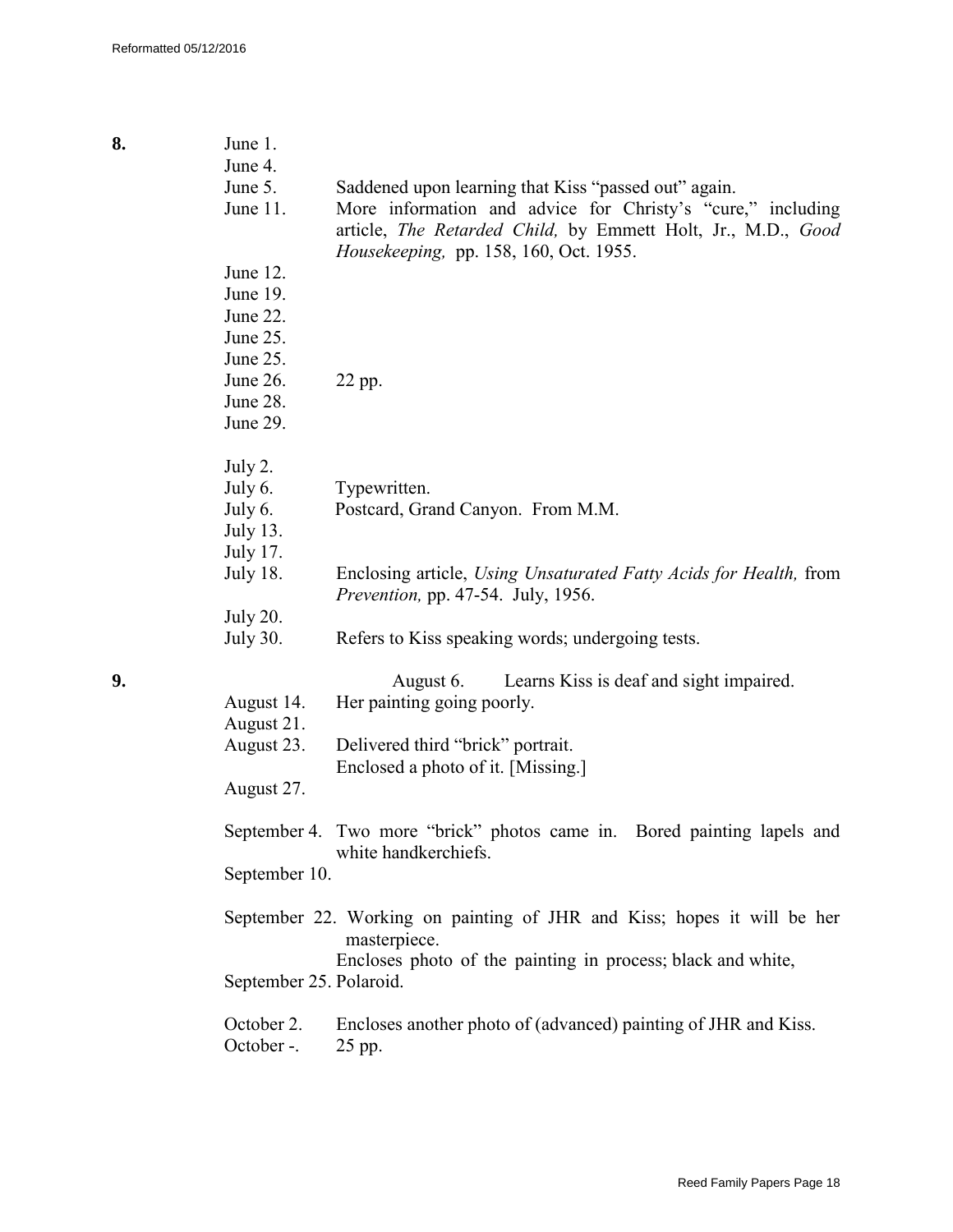| December 30. [No earlier letters found.] |
|------------------------------------------|
| Birthday card to Allen.                  |

| January 13.<br>January 18.                            | Reverse side of envelope contains JHR notations                                                                                                                                                                                                                                                   |
|-------------------------------------------------------|---------------------------------------------------------------------------------------------------------------------------------------------------------------------------------------------------------------------------------------------------------------------------------------------------|
| February 9.                                           | Pg. 1 reference to VH:<br>"Where on earth did you get together so many VH paintings and<br>frames? ***Victor always painted so slowly and what seemed so<br>few pictures - and yet look how many he managed in his painting<br>life! *** I seem to paint awfully slowly too."                     |
| February 13.                                          |                                                                                                                                                                                                                                                                                                   |
| February 15.                                          | References to "Christy":<br>"There is so much about his physic sensitivity - and about<br>the ability to be aided by it ***.<br>"Mary [Robert's mother] in response to my telling her about Kiss"<br>convulsions still going on, [suggested] 'they should get a Christian<br>Science practioner." |
|                                                       | c.February 15. Refers to Judy Whitlock's as one of the "big" portraits that she<br>were "in the offings." Describes it as her first "" Society'<br>portrait." Mentions VH as "Daddy."                                                                                                             |
| February 23.                                          |                                                                                                                                                                                                                                                                                                   |
| February 27.                                          | Discusses food [health] cures for Christy.                                                                                                                                                                                                                                                        |
| March 6.<br>11.<br>March 8.<br>March 11.<br>March 13. | Notes of JHR on both sides of envelope.<br>Religious observations and advice to JHR.<br>Information re Christopher concerning National<br>Typewritten.<br>Institute of Health, Bethesda, MD.                                                                                                      |
| March 14.                                             | Expresses concern over sending Christopher to above Institute.<br>Personal advice to JHR.                                                                                                                                                                                                         |
| March 18.                                             | Optimistic remarks about Kiss-Koos. Encloses three snapshots of<br>her unfinished work on Ten People Waiting. 3 <sup>1</sup> / <sub>2</sub> square.                                                                                                                                               |
| March 19.                                             |                                                                                                                                                                                                                                                                                                   |
| March 19.                                             |                                                                                                                                                                                                                                                                                                   |
| c.March 22.<br>c.March 22.                            | 24 pgs. Front and back of each sheet. First p. missing [pgs 1-2].<br>Sheet of new stationery: "Sara Mack, etc." Encloses Kodacolors<br>(3) of her and Robert, $3\frac{1}{2} \times 3\frac{1}{2}$ . One in front of painting.                                                                      |
| March 26.                                             | Enclosing Steps In The Healing Prayers, or Speaking The Word.<br>Letter in pencil. Note attached.                                                                                                                                                                                                 |
| March 26.<br>March 28.                                | "Long note $#2!"$                                                                                                                                                                                                                                                                                 |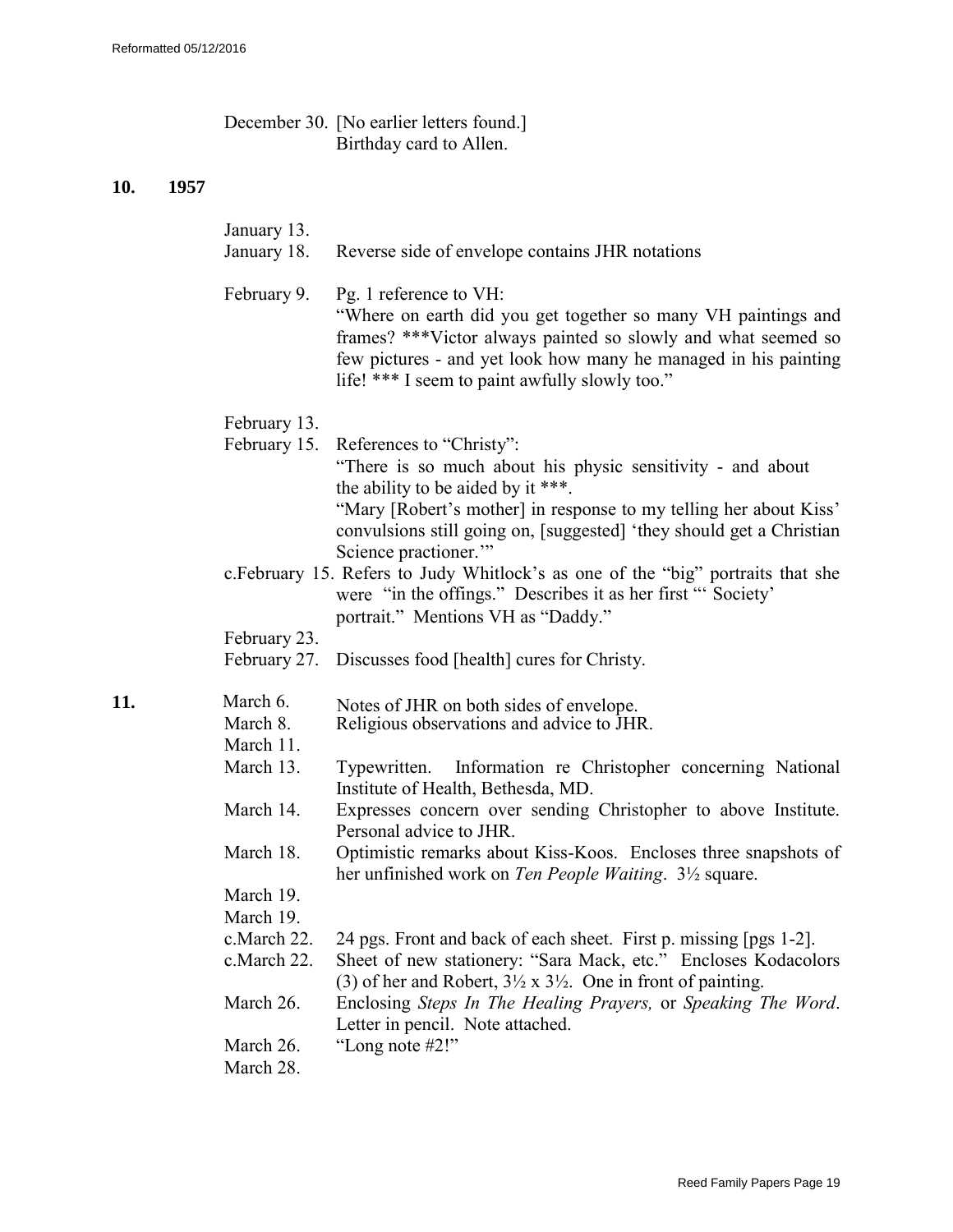|     | March 31.       |                                                                                                               |
|-----|-----------------|---------------------------------------------------------------------------------------------------------------|
| 12. | April 5.        | Refers to John Higgins purchase of two small VH<br>paintings for \$1,000.                                     |
|     | April 8.        |                                                                                                               |
|     | April 11.       |                                                                                                               |
|     | April 11.       |                                                                                                               |
|     | April 12.       | Refers to Chris' hospitalization.                                                                             |
|     | April 14.       | Wonders whether operation will end Kiss' seizures.                                                            |
|     | c.April 17.     |                                                                                                               |
|     | N.d.            | Saturday before Easter.                                                                                       |
|     | N.d.            |                                                                                                               |
|     | April 23.       |                                                                                                               |
|     | May 6.          | Refers to her self-portrait, one of several paintings she has been                                            |
|     |                 | working on.                                                                                                   |
|     | May 9.          | [JHR has the measles.]                                                                                        |
|     | May 12.         | 12 pp. On Mother's Day.                                                                                       |
|     | May 14.         | Note on back of envelope. JHR to Joe.                                                                         |
|     | C. May 16.      | Acknowledges gift of book: Etruscan Painting.                                                                 |
|     | May 24.         |                                                                                                               |
|     | May 29.         | Suggests hearing tests for Chris.                                                                             |
| 13. | June 12.        |                                                                                                               |
|     | June 14.        |                                                                                                               |
|     | June 18.        |                                                                                                               |
|     | June 18.        |                                                                                                               |
|     | June 24.        | Religious musings.                                                                                            |
|     | June 24.        |                                                                                                               |
|     | June 27         |                                                                                                               |
|     | June 27.        | First mention of plan to visit JHR.                                                                           |
|     | July 3.         | Plan to visit Taos disrupted by commission to do two full length                                              |
|     |                 | portraits [for Whitlocks]. Will reschedule.                                                                   |
|     | July 5.         | Discusses dress she found. Fabric and sketches of some<br>enclosed.                                           |
|     | <b>July 10.</b> | Discusses trip to Taos. Vague.                                                                                |
|     | <b>July 14.</b> | Same.                                                                                                         |
|     | <b>July 15.</b> | "See you guys Thursday!"                                                                                      |
|     |                 |                                                                                                               |
|     | August 15.      | [After Taos trip.] Asks for drawing of Kiss' hand and palm for<br>readings. Describes significances of lines. |
|     | August 20.      | [After Sara's surgical procedure.] Mailed in Arlington, VA.                                                   |
|     | August 24.      | Awaiting test results re "big C."                                                                             |
|     |                 |                                                                                                               |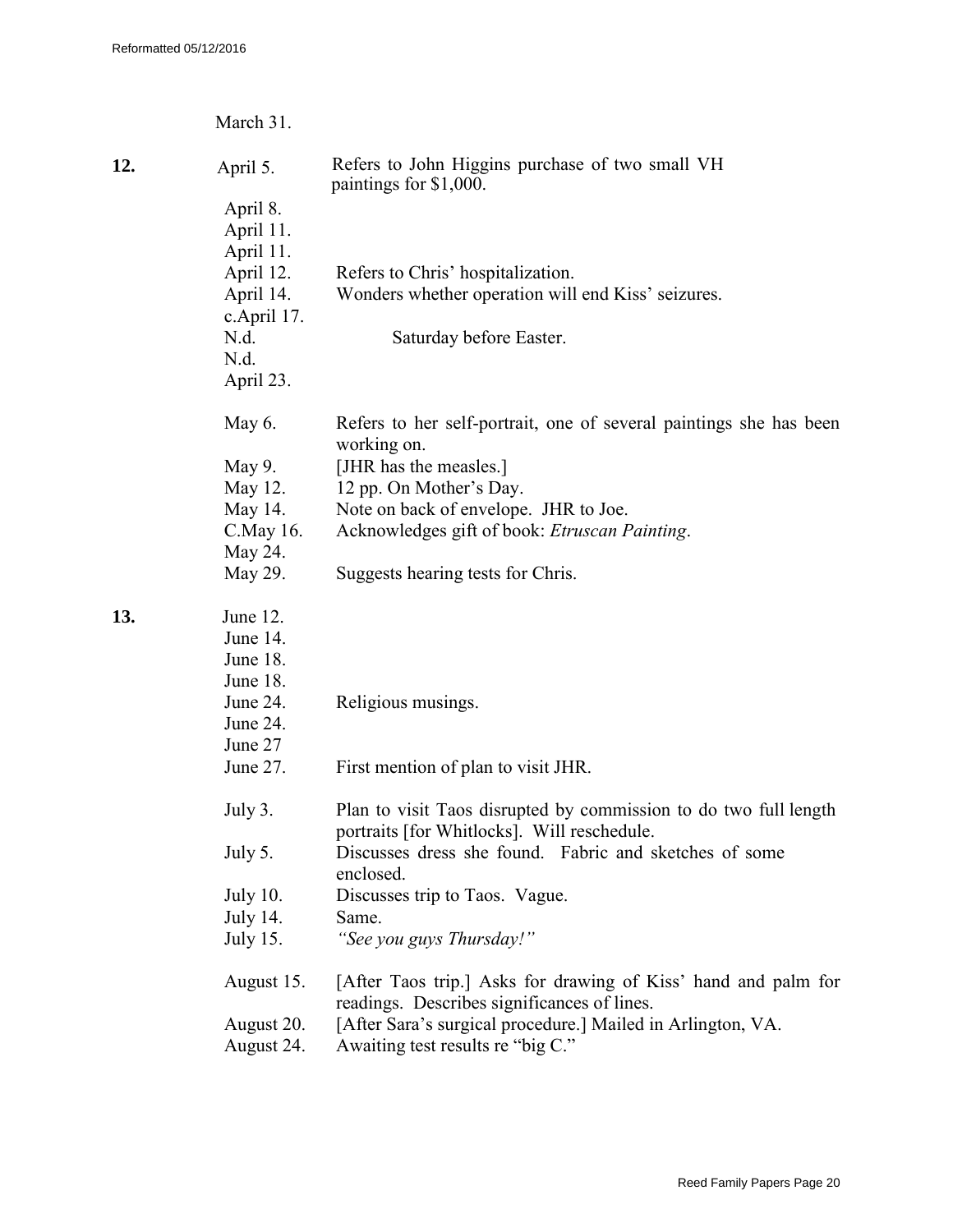**14.** September 3. Typewritten. Discloses that JHR is considering Health Officer Job. September 4. Philosophical musing. September 6. Typewritten. Philosophical advise, and categorical advice to JHR how to control her life. [Full of wise comments.] September 10. September 12. Typewritten. Suggests that Christy should be sent east for clinical studies. Discloses that he was never definitively diagnosed to be suffering from C.P. (implying other brain damage at birth). Expresses concern over JHR's mental health. Mild cuss words are beginning to creep into her letters. September 19. September 30. October 7. Discusses arrangements for an appointment with an osteopath for Kiss: Dr. Waters. October 11. Same. October 12. Same. October 15. December 15. Typewritten. Excited at the Reeds' expectation of a baby in January. Written in Alexandria, VA. [No later indication of live birth.]

## Box 29

- **15.** Birthday and Valentine Cards. Between Christopher and Mommy, and between Mummy and Christopher (7).
- **16. 1958** The following letters describe the experiences of Robert and Sara Mack, and Dr. George Mack ["Daddy M."], Robert's father, on their trip toTeheran, Iran via Rome. They were installed at the U.S. Army Air Force base there, where Robert, an Army Officer, was sent to work. While there, George Mack became seriously ill and was hospitalized. The latter letters describe that experience. Otherwise the letters are devoted to experiences of Sara and her officer husband (JHR's stepfather) abroad.

\* \* \*

| April 8.    | From Falls Church, VA, their home.                            |  |  |  |
|-------------|---------------------------------------------------------------|--|--|--|
| April 18.   | From California airport en route to Rome.                     |  |  |  |
| April 19.   | TWX from Koebenhaven, Denmark, upon arrival.                  |  |  |  |
| **April 20. | From Rome. On picture postcard with photo of Testa Barbarta e |  |  |  |
|             | Coironata.                                                    |  |  |  |
| April 24.   | From Rome.                                                    |  |  |  |
| April 27.   | From Tehran, Iran, destination.                               |  |  |  |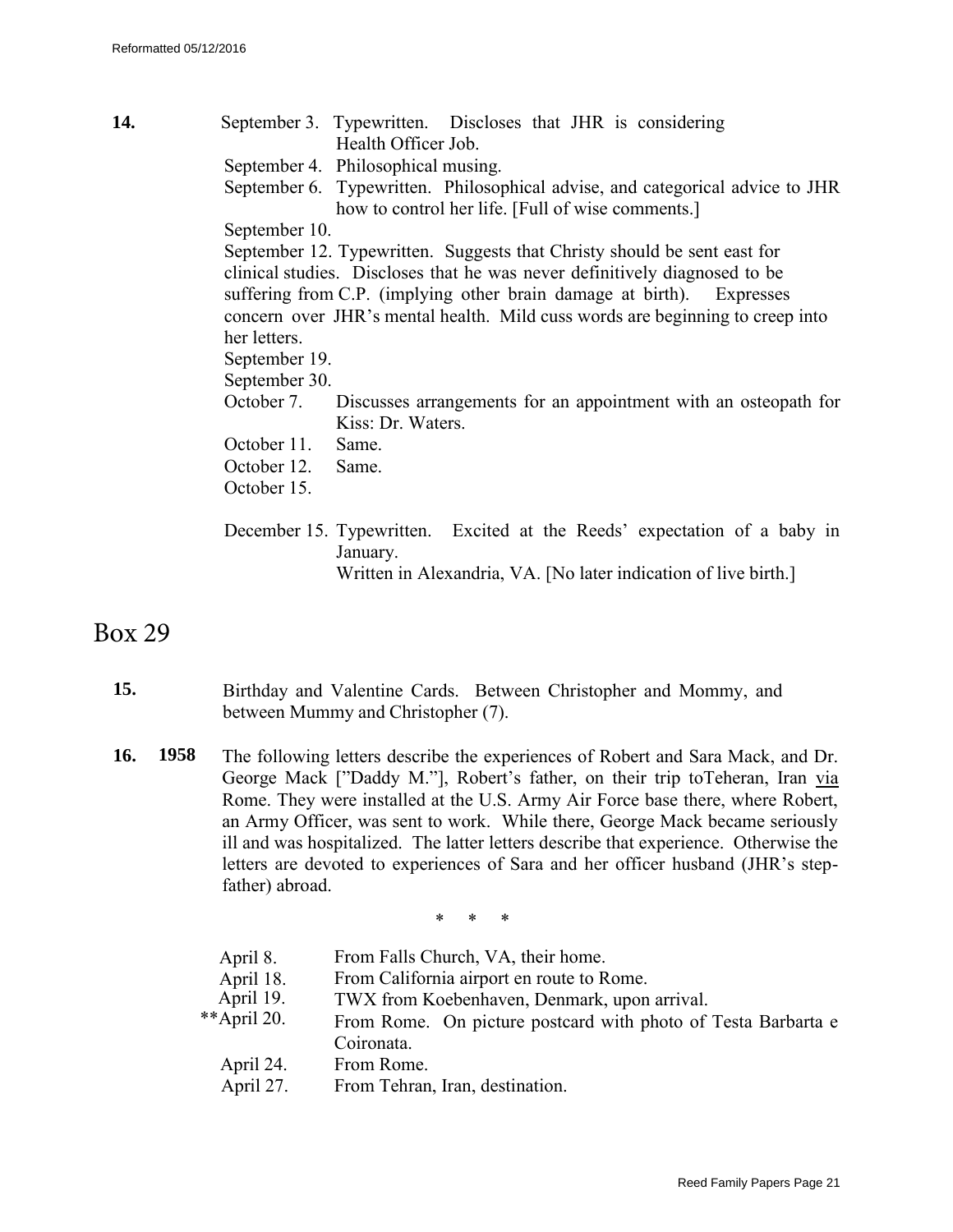| May 1.<br>May 2.<br>May 3.<br>May 5.<br>May 7.<br>May 10.  | This an subsequent letters from Tehran.                                                                                                                         |
|------------------------------------------------------------|-----------------------------------------------------------------------------------------------------------------------------------------------------------------|
| May 20.                                                    | In new house.                                                                                                                                                   |
| May 28.<br>May 31.                                         | Notes that JHR visited Chimayó Santuario with Kiss for healing.                                                                                                 |
| June 8.<br>June $11$ .                                     | Purchased a pair of color-bird canaries.<br>Attaching Administrative Rules [U.S. Air Force] on incoming<br>APO packages.                                        |
| June 24.                                                   | Encloses copies of medical bills and checks of JHR for Kiss'<br>treatments in June. [No explanation why sent to mother, except<br>possibility of reimbursement. |
| July 14.<br><b>July 18.</b><br>July 23.<br><b>July 28.</b> | [Return of illness of Dad M.]                                                                                                                                   |

#### **17. 1959.**

| May 13? | To Joan and "my Koos." From Tehran.                    |
|---------|--------------------------------------------------------|
|         | Envelope stamped Dr. George Mack, but overwritten Mrs. |
|         | Robert S. Mack. Same on letters that follow.           |
| May 18. | To "Lamb."                                             |

| June 3. | Enclosing article from <i>The Tehran Journal</i> in English, June 1959, |
|---------|-------------------------------------------------------------------------|
|         | reporting visit of Belgian King Bandoin, with picture, climbing         |
|         | into Taos "condo" in pueblo.                                            |

- June 8.<br>June 12. Reports that cultural language is Spanish [!], but general language is Guarani (Indian).
- June 13. Pencil note on envelope [JHR]: "Peggy Brown. CMI. Catholic Maternity Center."

June 22. June 26?

- July 8. Notes that Koos is wearing leg braces.
- July 17. Enclosing check for \$35; not cashed.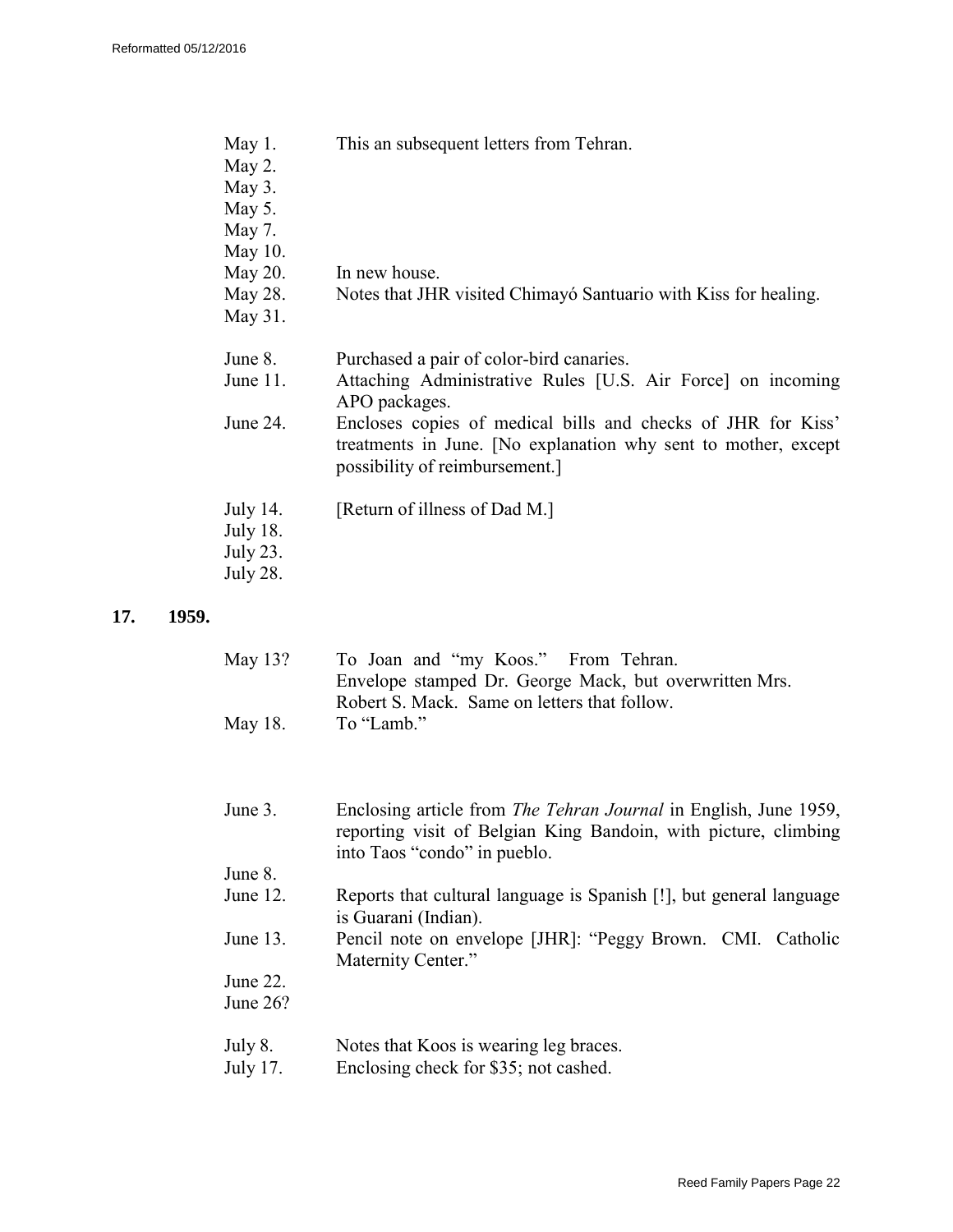| <b>July 20.</b><br>July 23. | Daddy [Robert S. Mack] ordered transferred to Paraguay.                                                                                                 |  |  |  |  |  |  |  |
|-----------------------------|---------------------------------------------------------------------------------------------------------------------------------------------------------|--|--|--|--|--|--|--|
| August 4.                   | On verge of move.                                                                                                                                       |  |  |  |  |  |  |  |
| August 13.                  | From Amsterdam, Nederland, on letterhead of Doelen Hotel with<br>pictures. Announces they are leaving for Washington on August<br>16; will stay 5 days. |  |  |  |  |  |  |  |
| August 26.                  | Sent JHR jewelry from Washington. Includes Paraguay address<br>via Washington, D.C.                                                                     |  |  |  |  |  |  |  |
| August 31.                  | En Route to Paraguay by ship. [Barbados stamps.] Encloses ship<br>newspaper with article on Barbados, a port a call.                                    |  |  |  |  |  |  |  |
|                             | September 6. On broad S.S. Brasil.                                                                                                                      |  |  |  |  |  |  |  |
|                             | September 15. From Buenos Aires; voyage ended. Art Plaza Hotel.<br>September -. From Asuncion. Typewritten. Living in house there. Paraguay<br>stamps.  |  |  |  |  |  |  |  |

October 13.

### **18. 1960.**

| February 13. | February 9. Heading for Peru with Daddy for conference there. |  |  |  |
|--------------|---------------------------------------------------------------|--|--|--|
|              | April 13. Still in Asuncion.                                  |  |  |  |
|              | May 11. From Uruguay. Traveling with a dog and a monkey.      |  |  |  |

| March 11.                | From Kingman, Arizona.                                                                                  |  |  |  |  |  |  |
|--------------------------|---------------------------------------------------------------------------------------------------------|--|--|--|--|--|--|
| April 10.                | En route to Rome; lay-over in Copenhagen. Encloses menu from<br>Restaurant "7 Nationer." Danish Stamps. |  |  |  |  |  |  |
| April 14?                | From Albuquerque, New Mexico. Envelope printed address<br>Avienda Estrellita, N.E. Albuquerque.         |  |  |  |  |  |  |
|                          | September 8. TWX from Jamaica, N.Y.<br>Departing for Rome by air.                                       |  |  |  |  |  |  |
| October 2.<br>October 2. | From APO 254, New York.<br>Letter #2.                                                                   |  |  |  |  |  |  |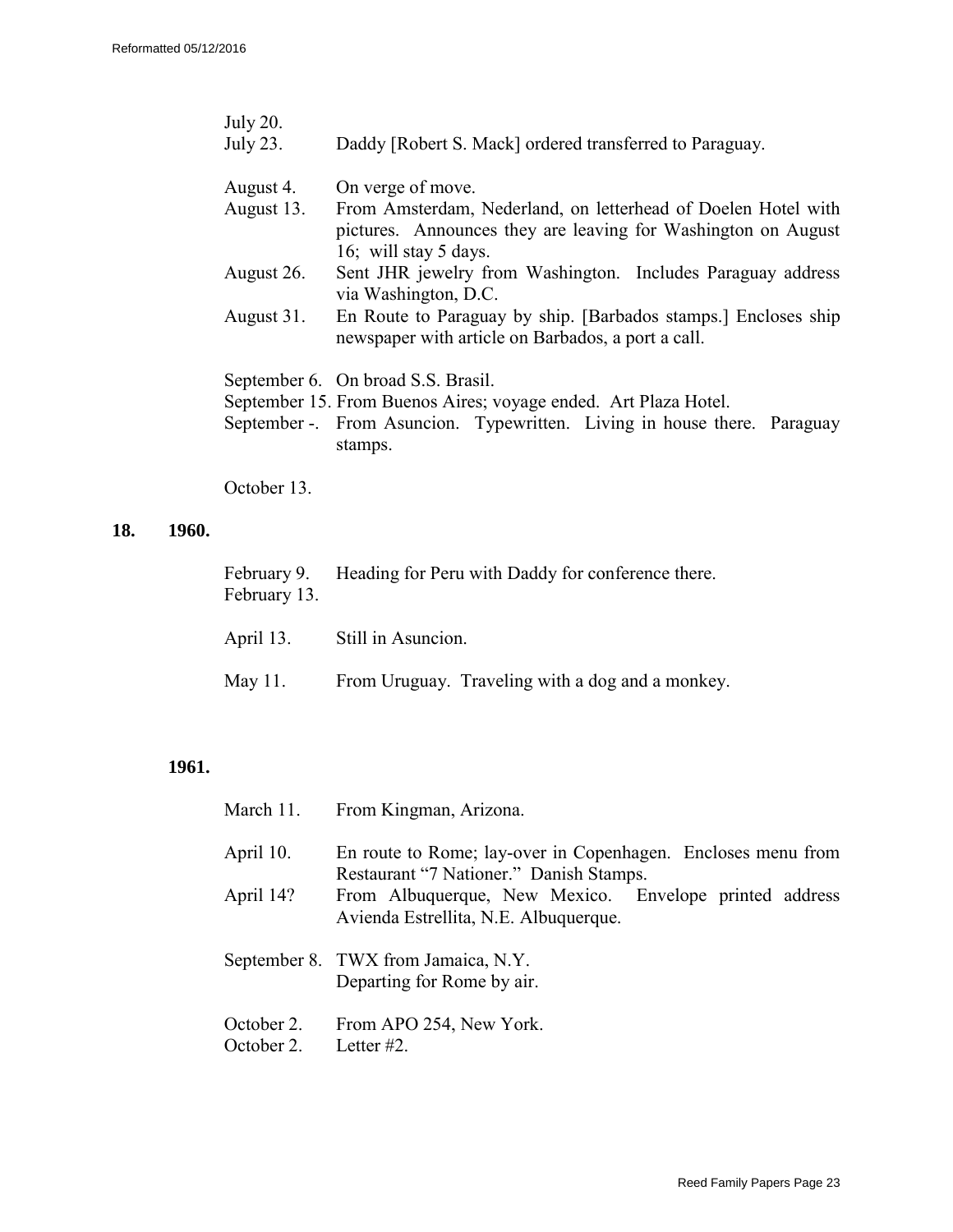## **1962.**

| August 10. Typewritten from Ankara, Turkey. Including all subsequent |          |  |  |  |
|----------------------------------------------------------------------|----------|--|--|--|
|                                                                      | letters. |  |  |  |
|                                                                      |          |  |  |  |

September 7.

| October 12.<br>October 20.<br>October 27. | Typewritten $(1)$ ; longhand $(1)$ .                         |
|-------------------------------------------|--------------------------------------------------------------|
|                                           | November 6. Discusses difficulty with her portrait painting. |
|                                           | December 17. Christmas card. [See also Folder 18, infra.]    |

### **19. 1963.**

| March 14.              | From Ankara. May not make visit to U.S. for another year.                                                                        |  |
|------------------------|----------------------------------------------------------------------------------------------------------------------------------|--|
| April 8.<br>April 20.  | Typewritten.<br>Getting ready for a show; has over 20 paintings.                                                                 |  |
| May 3.                 | Typewritten. Home leave in September [but see letter March 14].<br>Encloses black and white snapshot of herself and Ambassador's |  |
| May 22.                | wife at Charity Bazaar previous Fall.<br>[Still from Ankara.]                                                                    |  |
| June 3.                | Her "dear friend, the painter Millie Lachman," leaving for two<br>years in Paris. Painted portrait of her 14 year-old daughter.  |  |
| June 26.<br>June 29.   |                                                                                                                                  |  |
| <b>July 30.</b>        |                                                                                                                                  |  |
| August 8.<br>August 9. | Typewritten. A penetrating analysis of the relationship between<br>mother and daughter, written in anticipation of home-leave.   |  |
| August 23.             |                                                                                                                                  |  |
|                        | September 4. Leaving on September 18 via Washington, D.C.<br>September 17. Calendar with flight plans.                           |  |
| December 14.           |                                                                                                                                  |  |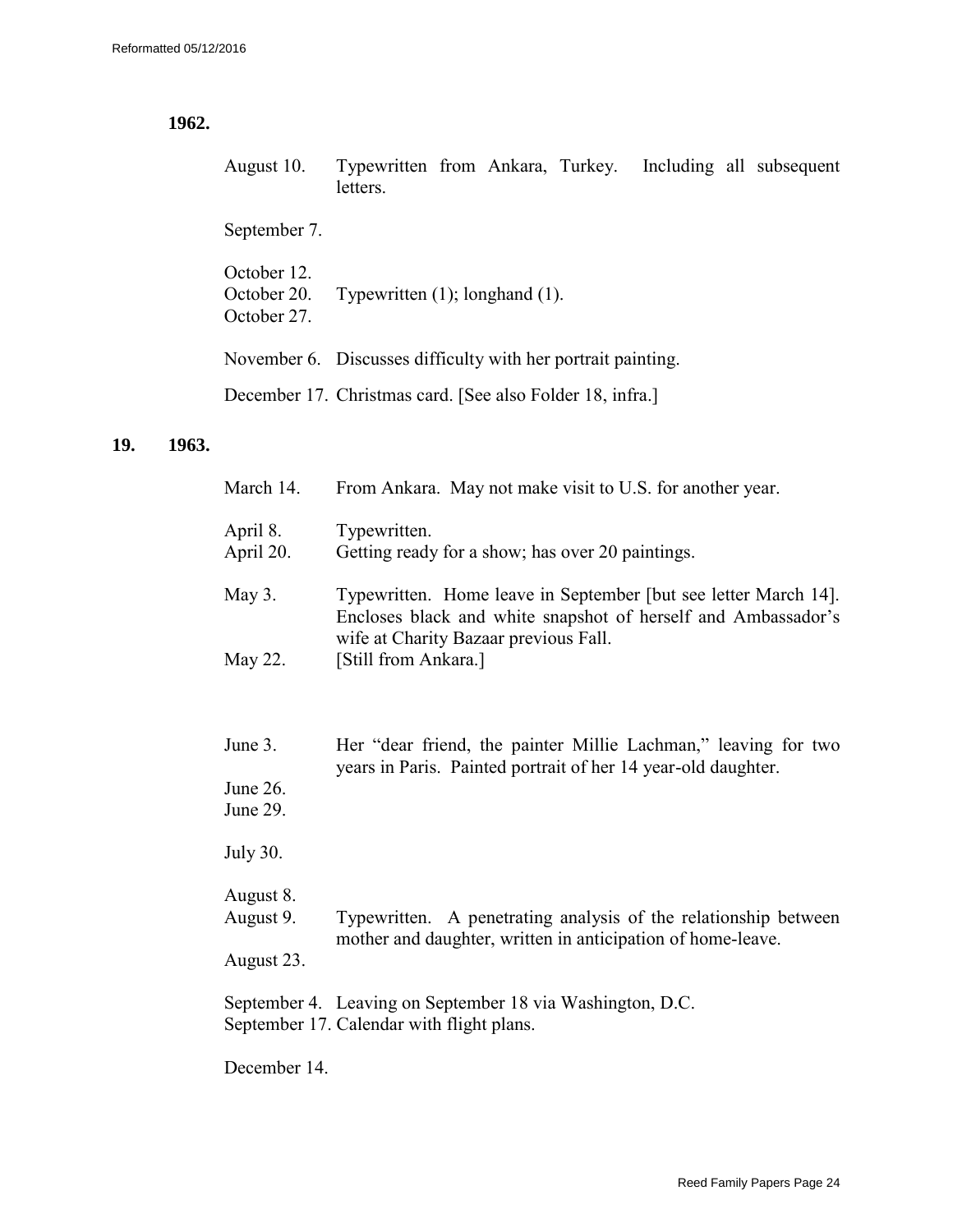#### **1964.**

January 10.

February 5. Typewritten. Refers to "you and Joe." February 17.

March 4. Encloses photos (4) of Kukla Bay, a two months-old, "boy poodle." Inscription on back of each photo; one shows Robert M. with dog.

September 12.

October 23. On the Mediterranean.

|                           | December 18. Typewritten. Encloses -                                |
|---------------------------|---------------------------------------------------------------------|
|                           | Christmas Card [see also Folder 18, supra].                         |
|                           | Reader's Digest article.                                            |
|                           | <i>Hope for Brain - Injured Children.</i> By Albert Q. Maisel.5 pp. |
|                           | December 28. Typewritten. Planning retirement and return to U.S.    |
| December 29. Typewritten. |                                                                     |

#### **1965.**

| January 9.               | Typewritten. Arriving at Albuquerque at February 4. Must return |  |
|--------------------------|-----------------------------------------------------------------|--|
|                          | to Ankara by February 23.                                       |  |
| January 11. Typewritten. |                                                                 |  |

**20.** Holiday Cards.

This Folder contains Christmas, Valentine, Easter and Birthday cards from the Parsons, the Macks, and the Reeds, and friends of Christopher to Christopher, and Valentines from Christopher [by Sara Mack] to his mother [JHR]. 1955-1965.

## **B. Parties and Medical Bills.**

### **21.** Party Invitation.

**22.** Medical Matters.

[Christopher died in his early teen years.]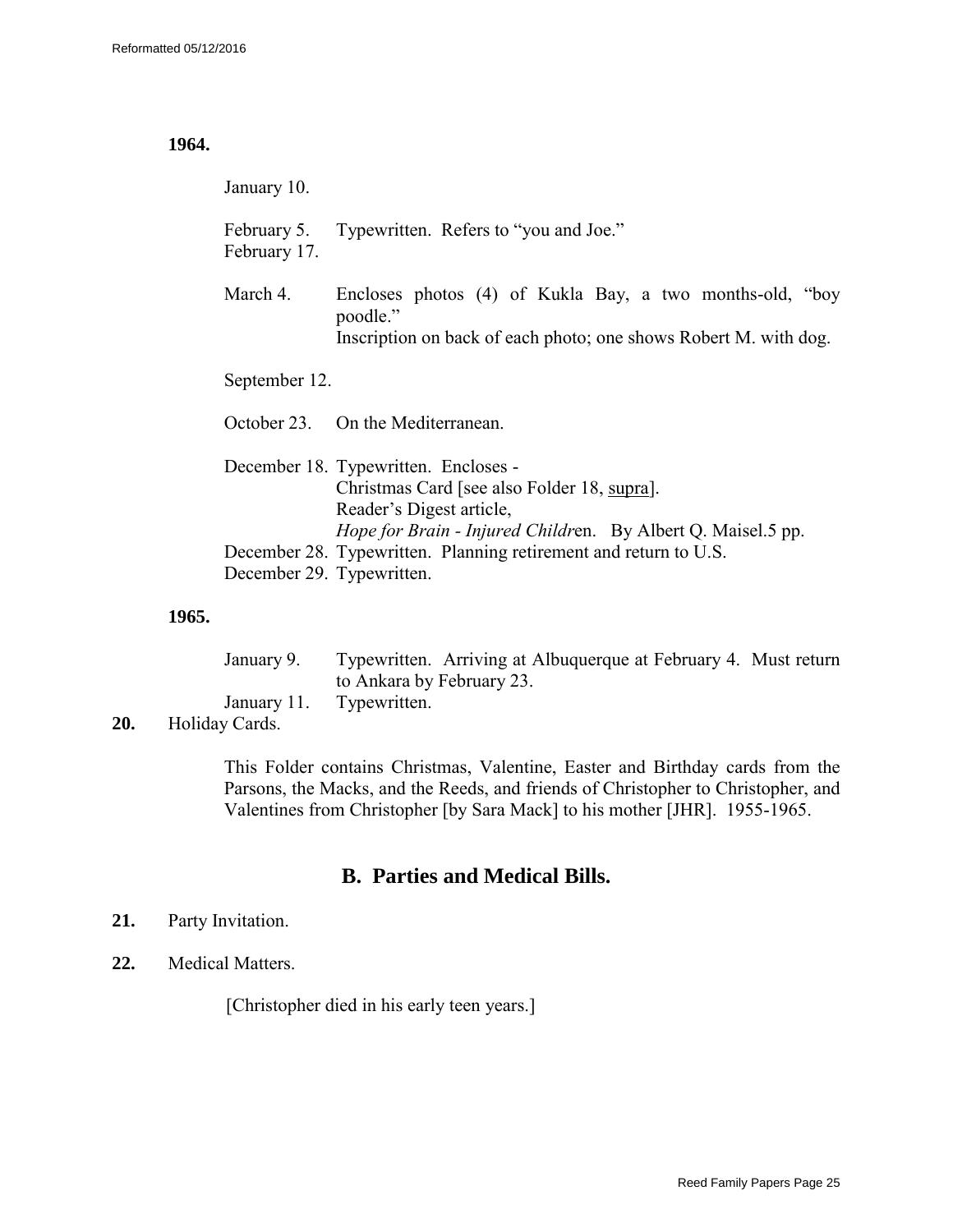# **SECTION IV**

## **OTHER CORRESPONDENCE**

## **A. Mary W. Reed Letters.**

Mary W. Reed is Allen Reed's mother. All letters in this Part A are written by Mary to Allen Reed and his wife JHR or one of them unless otherwise indicated. They will be treated the same way that the letters of Sara Parsons Mack to her daughter, JHR are treated in Section III, Part A.

\* \* \*

## Box 30

**1. 1950.**

| June $12$ .<br>June 22.                                                                                                                  | From Madison, Wisconsin [as are all others unless otherwise<br>indicated.        |  |
|------------------------------------------------------------------------------------------------------------------------------------------|----------------------------------------------------------------------------------|--|
| July 4.<br>July 14.<br>July 29.                                                                                                          | Planning to visit Taos on August 5<br>with more people than originally expected. |  |
| August 25.                                                                                                                               | Had a great visit. [Not much warmth.]                                            |  |
| September 5. Teaching Tim [?] house chores.<br>September 18. Picture card depicting a "mid-west church."<br>September 28. Homespun talk. |                                                                                  |  |
| October 30.                                                                                                                              |                                                                                  |  |
| November 18.                                                                                                                             |                                                                                  |  |
| December 14.                                                                                                                             |                                                                                  |  |

### **1951.**

January 22.

October 22.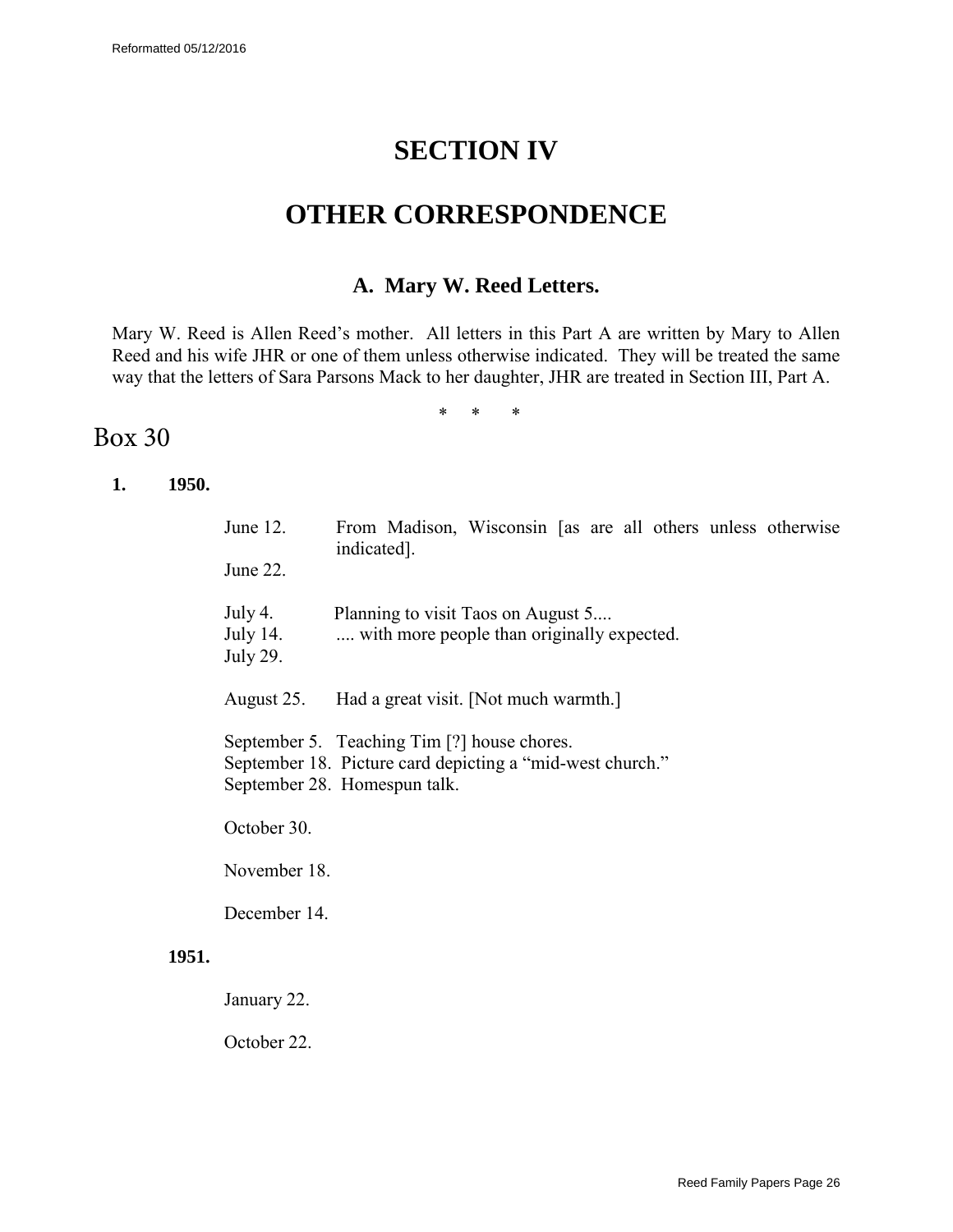November 19. Typewritten.

- December 3. Discusses deer hunting; over 400,000 [sic] hunters.
- December 7. Homespun talk.

#### **1953.**

| February 25. First mention of Christopher [born January]. More small talk. No<br>particular excitement over her grandson. |  |
|---------------------------------------------------------------------------------------------------------------------------|--|
| September 2. Give Christopher a hug.                                                                                      |  |
| December 8. Scribbles on envelope [by Christopher?].                                                                      |  |

#### **2. 1954.**

October 27. Envelope has printed address on sticker: Mrs. Mary W. Reed, Bethesda, Maryland.

November 24. Asks what to get Chris for Christmas.

December 30. Christmas talk; mention of Chris. No expressed awareness of his condition.

#### **1955.**

| January 6. | To Allen alone. Noting she hasn't heard from him for a year. No |
|------------|-----------------------------------------------------------------|
|            | mention of Chris' condition. Notes that JHR is overloaded. What |
|            | kind of job has he now. Enclosed photo of the five children of  |
|            | Frank and Georgia S-. Inscription with names on reverse side.   |
|            |                                                                 |

July 11. To JHR only. Discloses knowledge that Chris is brain-damaged; knows of several similar cases! Suggests a doctor. Thinks "of little Chris all the time. Wishes -". Then turns to her petunias and phlox.

### August 3.

August 17. "\*\*\* your letter is past due." Had word from Joan "via Sara [Mack]."

September 2. On Stationery of U.S. Senate Press Gallery. Sara says she's enjoying portrait painting.

September 28.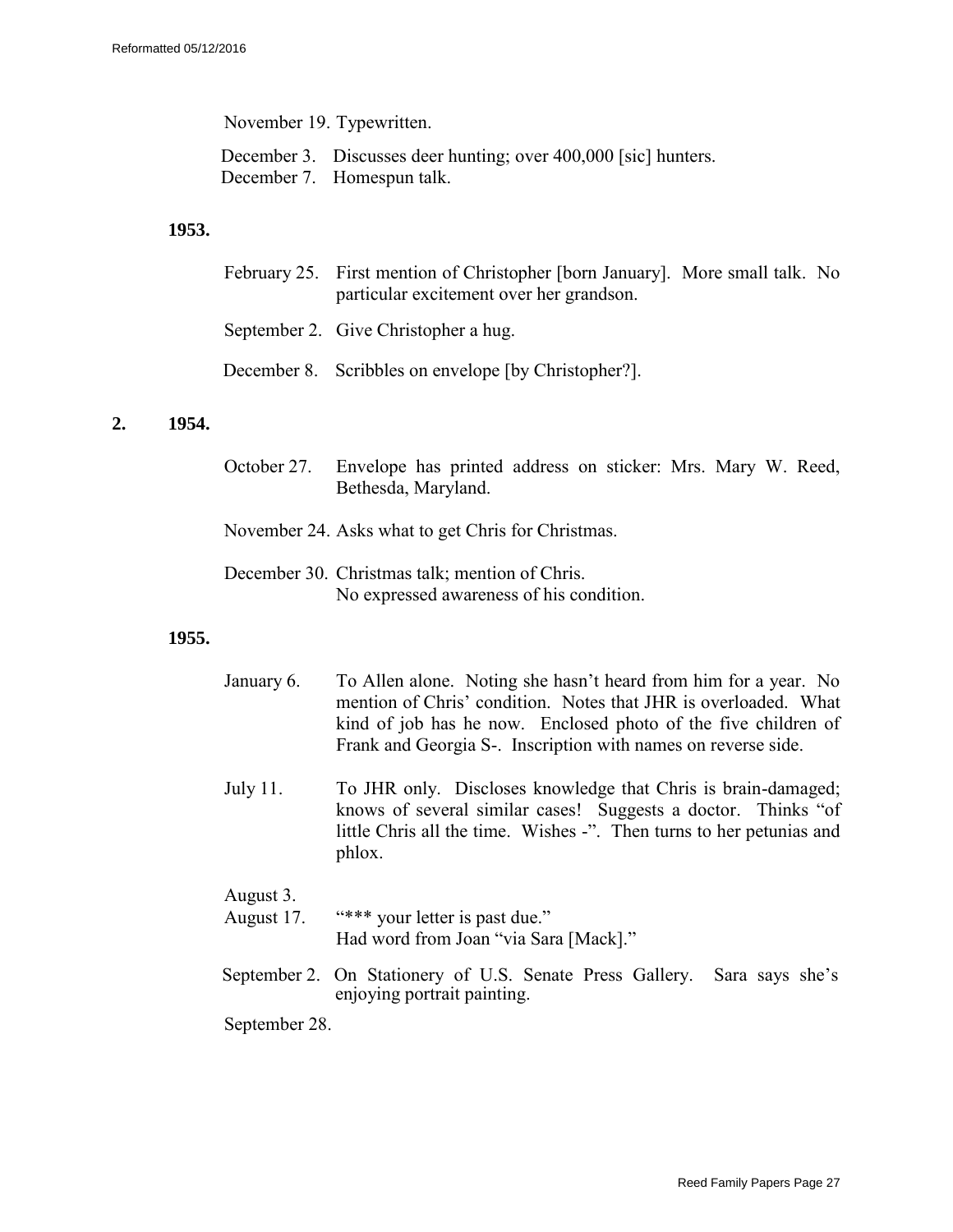October 14. On note paper bearing etching of U.S. Capitol. From Washington, D.C.

#### November 30.

#### **1958.**

| April 14. | From Washington, D.C. Encloses newspaper article [unident.] |  |  |  |
|-----------|-------------------------------------------------------------|--|--|--|
|           | dealing with sight problems of children.                    |  |  |  |

#### **1959.**

April 21. From Washington, D.C.

### **1960.**

|            | March 3[2?]. Gossip over friends.                              |
|------------|----------------------------------------------------------------|
| April 6.   |                                                                |
| May 4.     |                                                                |
| July 12.   | Listened to Democratic Convention.<br>Her choice is Stevenson. |
| October 16 |                                                                |

#### **1962-1963.**

Cards and letters (5).

Undated.

Letter from young Allen W. Reed ["Bud"] to "Mamie" [Mary W. Reed], thanking her for Xmas presents. Recipe on back for Orange Sauce Fruit Cake.

### **B. Holiday Cards to Joan Reed and Allen Reed.**

The popularity of Joan Higgins Reed and her husband, Allan Reed [often spelled Alan in error] is reflected in cards and letters they received throughout the years at Christmas, on Valentine's Day, and on the other holiday occasions. These are assembled in the Folders of this Section separately as to year. Where kept, envelopes are included to aid in establishing dates. Also assembled are miscellaneous cards that carry no dates. Some cards are specially noted.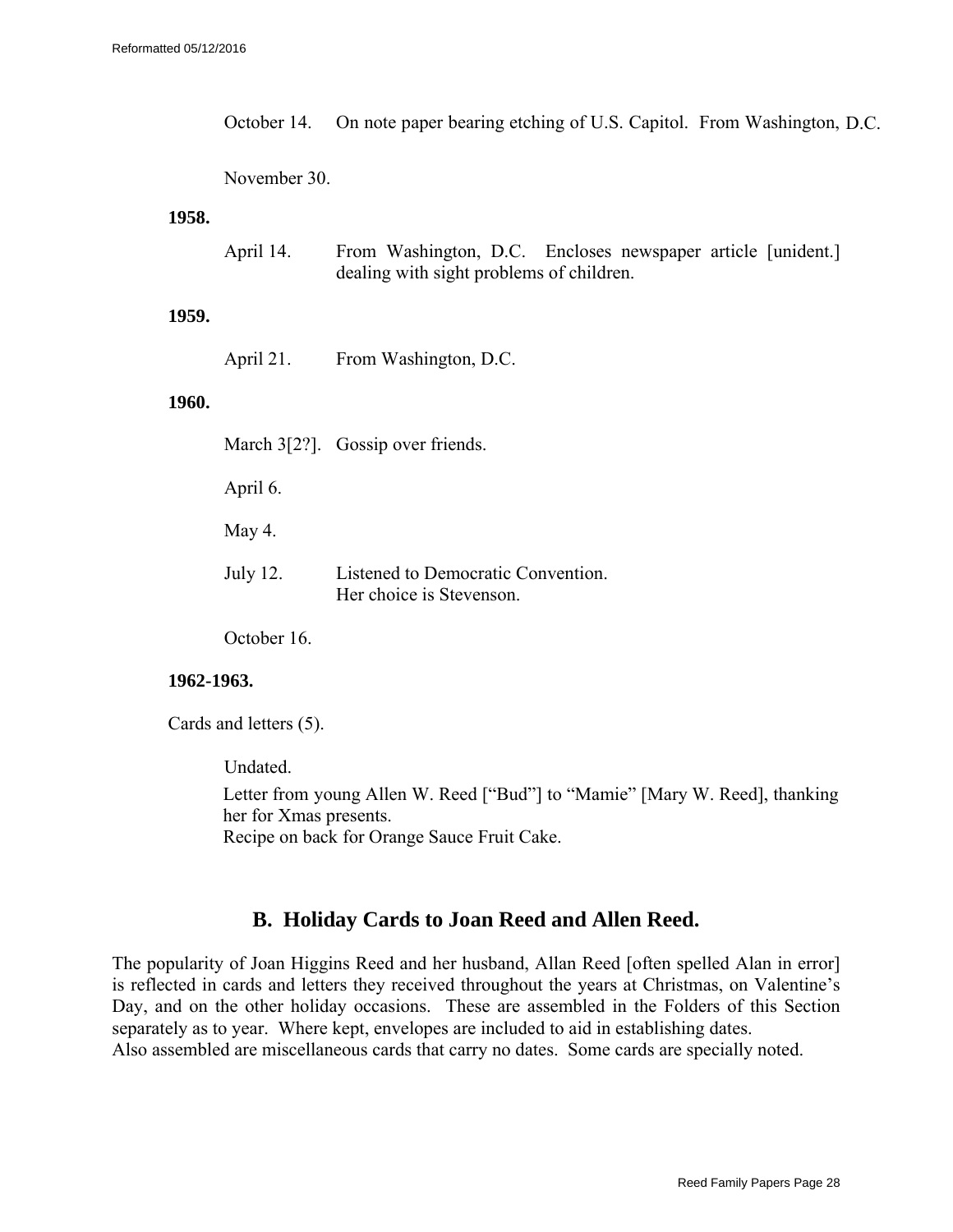- **3.** Cards received during 1950.
- **4.** Cards and letters received during 1951. Among them are:
	- (a) The Fallbook family year-end greetings takes the form of a 2-page typewritten letter tracing their lives during the year, with pictures of their three children.
	- (b) The Binder family card includes a black and white family snapshot.
	- (c) The Hardin family's greetings were in 2-page handwritten letter tracing their lives during the year.
- **5-7.** Cards and letters received during 1952. Several of the cards express congratulations upon the birth of their child [Christopher]; several of them wish them well in their new home.
- **8.** Cards and letters received during 1953, 1954, and 1955.
- **9.** Cards and letters received during 1957.
- **10.** Cards and letters received during 1958.
	- (a) Betty Pryor sent greetings on the letterhead of the Press Gallery at the U.S. House of Representatives.
	- (b) The Sadlers sent a letter reviewing the family's experiences during the year.

## Box 31

- **11.** Cards received during 1959.
	- (a) The Webers enclosed three color pictures without identifications.
- **12.** Cards received during 1962 and 1964.
	- (a) The Sadlers sent Christmas greetings in the form of another letter tracing the family's experiences in 1962. Included was a black and white snapshot of the family.
	- (b) The Christmas card from the Macks enclosed two color photos of their children.
- **13.** Undated cards and letters.
	- (a) A card with a woodcut picture, from Helen Blumenschein with a warm note.
	- (b) A letter (2 pp.) at Christmas, reviewing family events of the Hinchliffs.
- **14.** Cards and letters from Mary Reed to her daughter-in-law, JHR, and to her grandson, Christopher.
- **15.** Weddings, births, Valentines.
- **16.** Christmas card address book. JHR.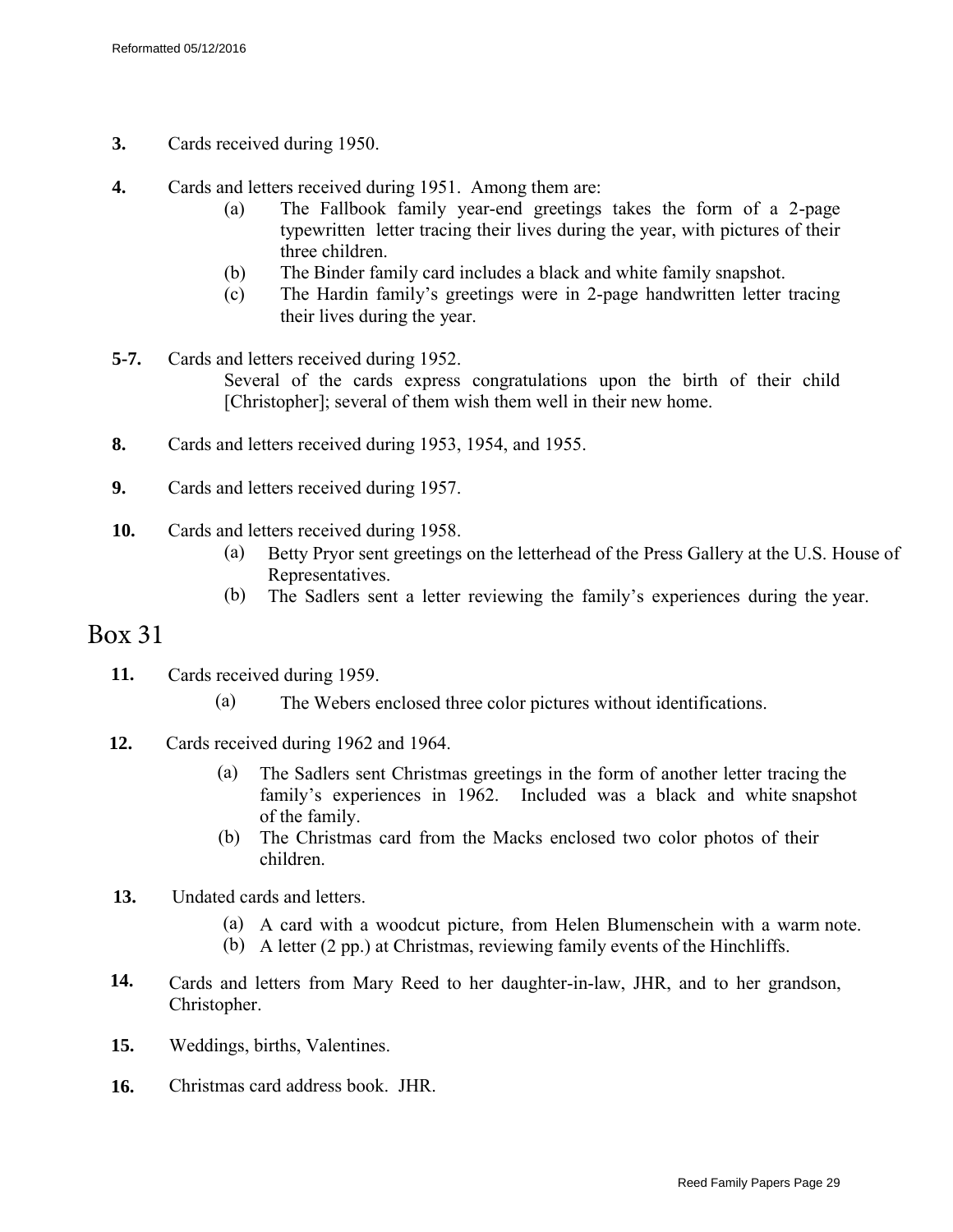# **SECTION V**

## <span id="page-29-0"></span>**BLUE LAKE LAND CONTROVERSY**

### **Development of Taos Plans** .

Several attempts were made by the Government during the period 1943-1960 to appropriate land of Pueblo Tribes in the Taos area for public uses. One of the first efforts, made in 1943, was reflected in a Bill, H.R.323, presented to Congress by Rep. Clinton P. Anderson of New Mexico on January 6th to authorize the exploration of proposed dam sites on Indian lands in New Mexico. Joan Higgins Reed played a prominent pro-Indian role.

## Box 32

\* \* \*

**1.** Article. *Threat to New Mexico Pueblos,* by Marina Dasburg. Printed two-page leaflet, c.1943.

A diatribe against the Anderson Bill.

Evidently the measure was never adopted. Interest in the same area resurfaced in 1959 when a proposed "eastern by-pass of Taos" was planned, namely, a road that would pass through Taos over tribal lands. A committee was formed to oppose it: The Citizens Group for Western-By- Pass. JHR was an active member and one of the officials of the governing group.

- **2.** H.R. 1960, 86th Congress, 1st Session. January 9,1959. The Bill was referred to the Committee on Interior and Insular Affairs. It was designed to establish a National Wilderness Preservation System, viz. a system composed of federally owned or controlled areas in the U.S. and its territories and possessions.
- **3.** House Bill No. 109, Twenty-Fourth Legislature of New Mexico. 1959. Actually called House Judiciary Committee Substitute for H.B. 109, designed to create a State Planning Office and outlining its powers and responsibilities.
- **4.** House Bill No. 191, same Session. 1959. Designed to develop "recreational and economic potentialities of Mora, Rio Arriba, San Miguel and Taos Counties" and other areas of Northern New Mexico through the administration of the New Mexico Park Commission.
- **5.** House Bill No. 355, same Session. 1959. Called Municipal and Regional Planning Act, Creating Planning Commission, powers and responsibilities.
- **6.** Stenographer's Notebook. Not identified. c.1959.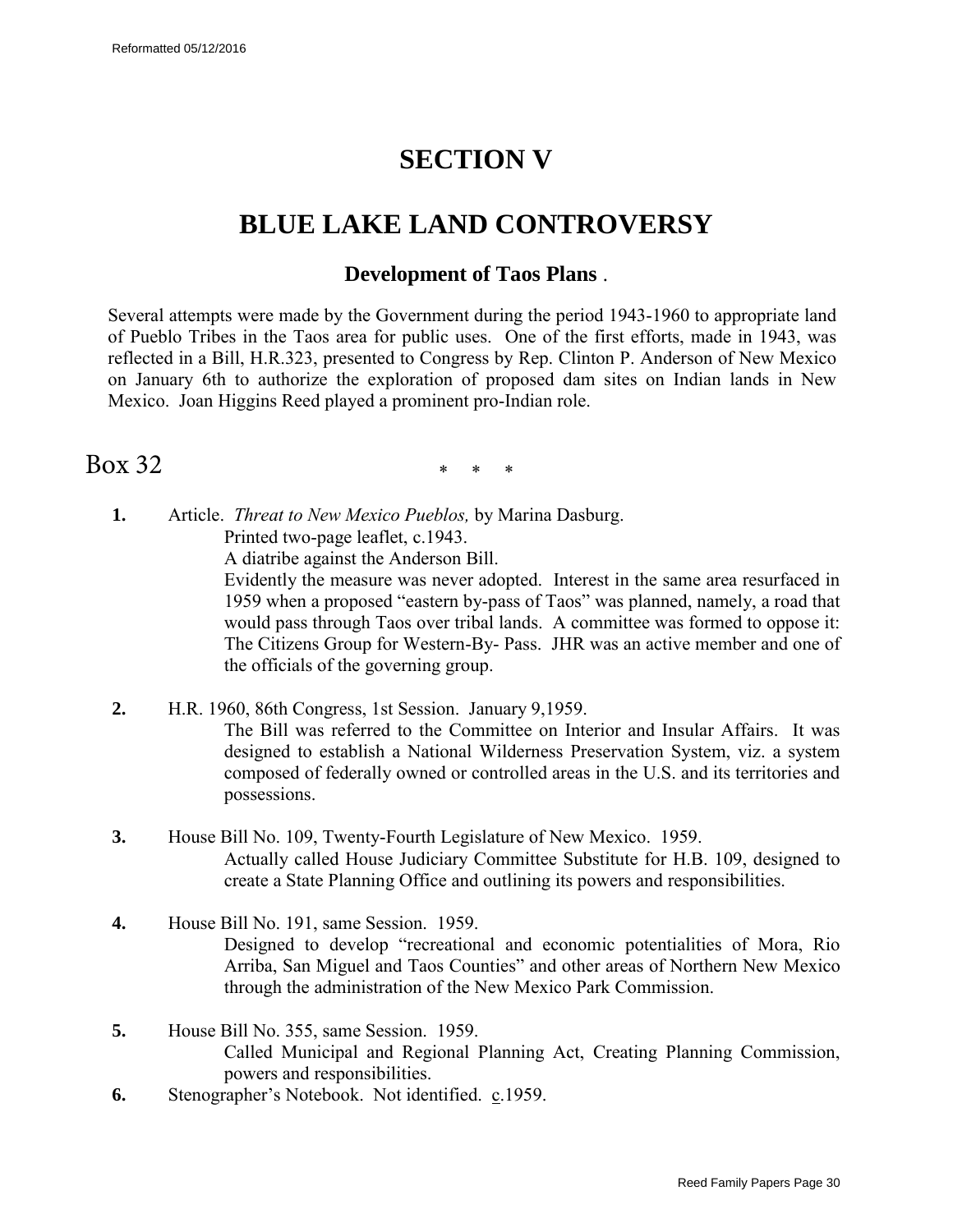Longhand statement of facts underlying Taos by-pass controversy.

- **7.** 7-23-59: Letter. Clinton B. Anderson [Chairman, Joint Committee on Atomic Energy.U.S. Congress] to Mr. and Mrs. P.A. Moore. Advising that, in response to their telegram on the subject, the Bureau of Public Roads had stated it would make a new proposal "satisfactory to majority of the citizens of Taos."
- **8.** 7-30-59: Letter. John L. Simpson, Oklahoma, to Chamber of Commerce, Taos. Expressing negative view on a proposed "highway going through [Taos]."
- **9.** Financial Report. The Citizens Group for Western By-Pass. August 9, 1959. JHR was a member.
- **10.** 9-15-59: Letter. Taos County Chamber of Commerce to members. Soliciting new members to New Mexico Highway 64 Association organized to endorse a transcontinental highway by extending Highway 64 west from Taos through Ojo Caliente on to Farmingdale.
- **11.** Petition to Secretary of Agriculture. Draft: source not identified. c.1959. Draft form. Rider replaces lead paragraph. Seeking, by petition of non-Indians of Taos County on behalf of Taos Pueblo, Indians title to 50,000 acres in Blue Lake area.
- **12.** 11-21-59: Letter. Taos Pueblo Council to JHR. Expressing appreciation for opposition to "Eastern By-Pass." 1 member: John A. Lujan.
- **13.** [By the end of 1960, new plans emerged for a by-pass road in the vicinity of Blue Lake, which led the Pueblos to seek preemptive rights to the waters of Blue Lake.]

\* \* \*

New Mexico Highway 64 Association. Resolution. November 19, 1960. At annual meeting, Resolution adopted supporting "Southern" routing of highway from Farmington to Taos, and instructing its officers to inform New Mexico Highway Commission to that effect.

- **14.** 11-29-60: Letter. Franke & Cornell, City Planners, to JHR. Planning a meeting with the mayor, City Council, and Planning Commission.
- **15.** Form letter [draft]. Writer not known [JHR?], to "Dear Friend"; n.d. 9 pgs., longhand. Reviewing pros and cons of by-pass.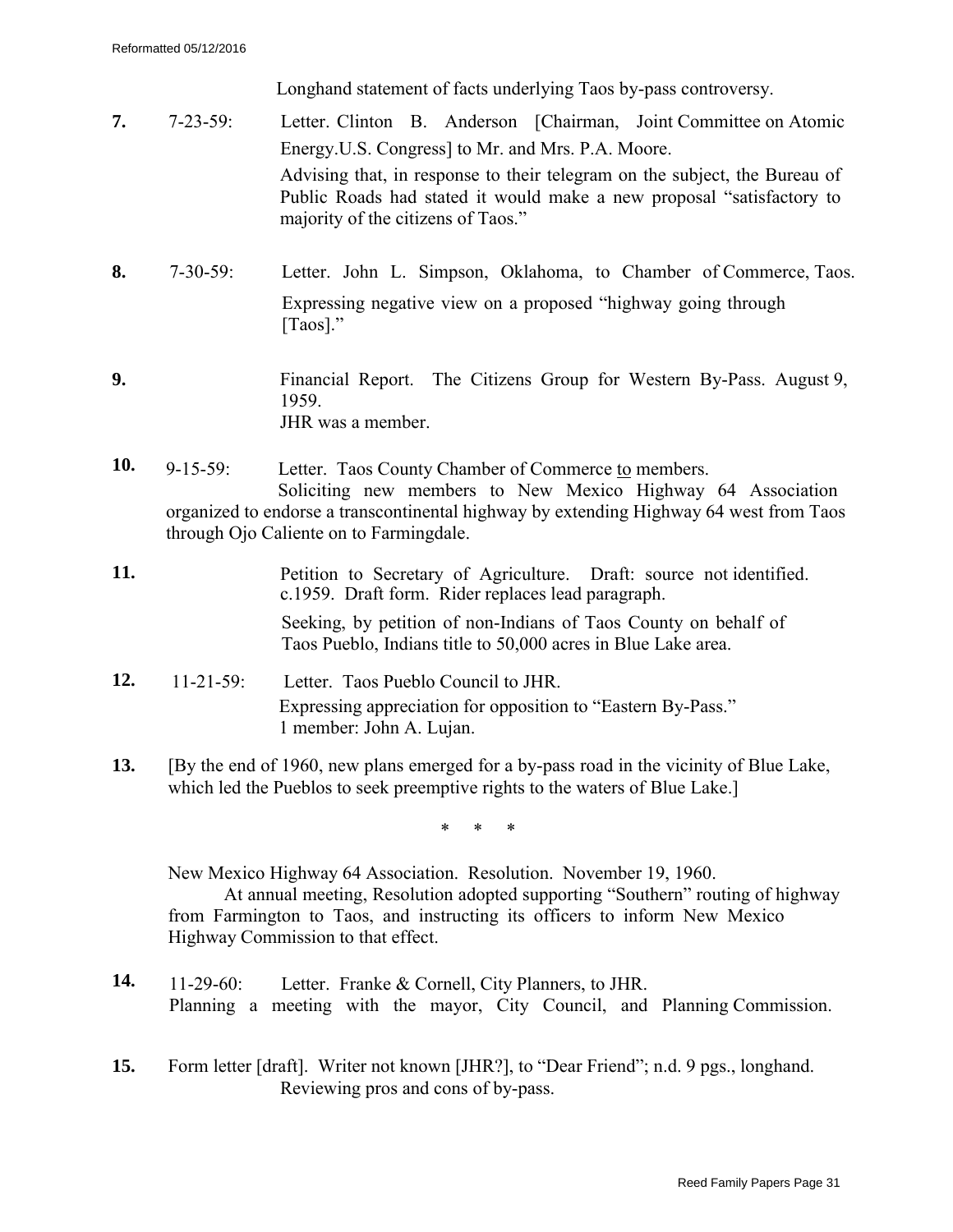- **16.** Newspaper article. *The Taos News,* October 19, 1961 (photostat 2). Headline: *"Indians Tell Their Side of Blue Lake Land Controversy*." Story written by Taos Pueblo Council submitted [ghosted ?] by Oliver La Farge, President of Association of Indian Affairs, Inc. Petitioning for land grant. Sponsors include Mabel Dodge Lujan and JHR. Map of area. Seeking preemptive rights in Blue Lake area.
- **17.** 1-8-62: Letter. Eleamor Roosevelt to Mrs. [Charles] Brooks. Photostat. Returning petition. [11, supra], signed.
- **18.** 1-12-62: Letter. Saturday Review [Chas. Ciardi, Poetry Editor] to Mrs Charles D. Brooks. Returning petition [supra], signed.
- **19.** 1-24-62: Letter. Walter to Mary -. Enclosing signed petition.
- **20.** 1-30-62: Letter. Oliver La Farge [AAIA, Inc.] to Geronimo Trujillo [Governor, Taos Pueblo]. Undersigned copy.

Disclosing "mix-up" over how Pueblo should get title to Blue Lake land.

**21.** 2-2-62: Letter. Oliver La Farge [AAIA, Inc.] to Charles Brooks, Taos. Signed copy.

Same subject; also refers to "furious" opposition, which he discounts.

- **22.** 2-2-62: Letter. Kit [Ted] Egri to Elizabeth Ingrahan. Enclosing petition seeking to get back "sacred Blue Lake wilderness" from Forest Service's "invasion" of it.
- **23.** 2-19-62: Letter. East Tennessee State College [Research Council] to Mary Brooks, Taos. Enclosing petition and seeking more forms.
- **24.** 2-22-62: Letter. Charles D. Brooks to East Tennessee State College [Joe Jennings, Ch. Research Council]. Copy.

Congratulations on efforts advanced re the petition, and disclosing that petitioners include Mrs. Eleanor Roosevelt, Henry Wallace, etc.

- **25.** 2-23-62: Letter. Mary to Sue . On letterhead of Lombardy Hotel, New York City, NY. Discussing petitions.
- **26.** 3-3-62: Letter. Ann N. Marshall to Gentlemen. Discussing petitions.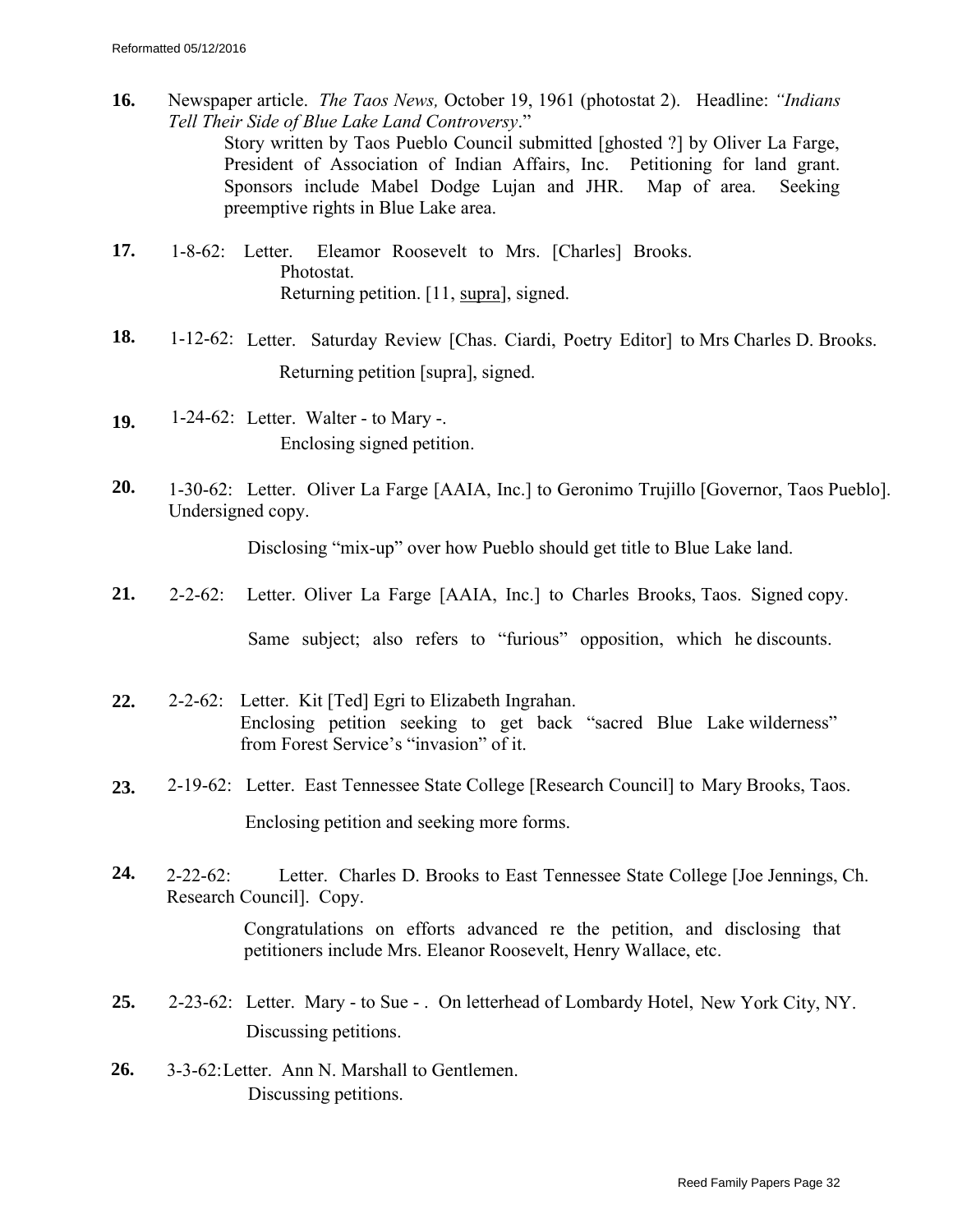- Critizing anti-Indian articles in *Santa Fe New Mexican* and *Albuqerque Journal*  re Blue Lake Controversy **27.** 3-19-62: Letter. Charles D. Brooks [Acequia Madre del Prado] to Senator Clinton F. Anderson.
- **28.** 3-23-62: Letter. Clinton P. Anderson [U.S. Senate] to Charles D. Brooks. Enclosing statement given to him last year by Forest Service. Attached: Forest Service statement; n.d. Unsigned. Sympathetic to Indian claim and resolution of issue.
- **29.** 4-21-62: Letter. Charles D. Brooks to Senator Clinton P. Anderson. Responsive to previous letter.
- **30.** Minutes. [Taos Council?] September etc. 1959. Rough notes, longhand. In clipboard. Dealing with Blue Lake land issues.
	- Attachments:

Suggested Constitution and By-Laws for New Mexico Federation of Planning and Zoning Commissions. August 28, 1959.

Summary. Typewritten, 3 pgs., n.d. Writer not disclosed.

Relates attendance of Mayor Gilbert Rivera, Mrs Rivera, Molly Rivera (town clerk) on behalf of Taos Council at Governor's Conference on Urban Planning. JHR present. Meeting notes disclose formation of aforementioned Federation.

Program. Governor's Conference.

- **31.** Miscellaneous notes, longhand. By JHR and others.
- **32.** Newspaper clippings. 1960-1962.

Various papers from New York, Taos, Santa Fe and Albuquerque. Dealing with dispute between Taos residents and Indian claim to 50,000 acres of Forest Service land. *The Taos News*, March 22, 1962 reports to "long-awaited CBS film on Taos Pueblo \*\*\* caused an uproar." *New York Times* editorial reprinted in *The New Mexican*, February 24, 1960, on Lands Wilderness Bill [Folder 2: see H.R. 1960, 86th Congress, 1st Session] which created National Wilderness Reservation System.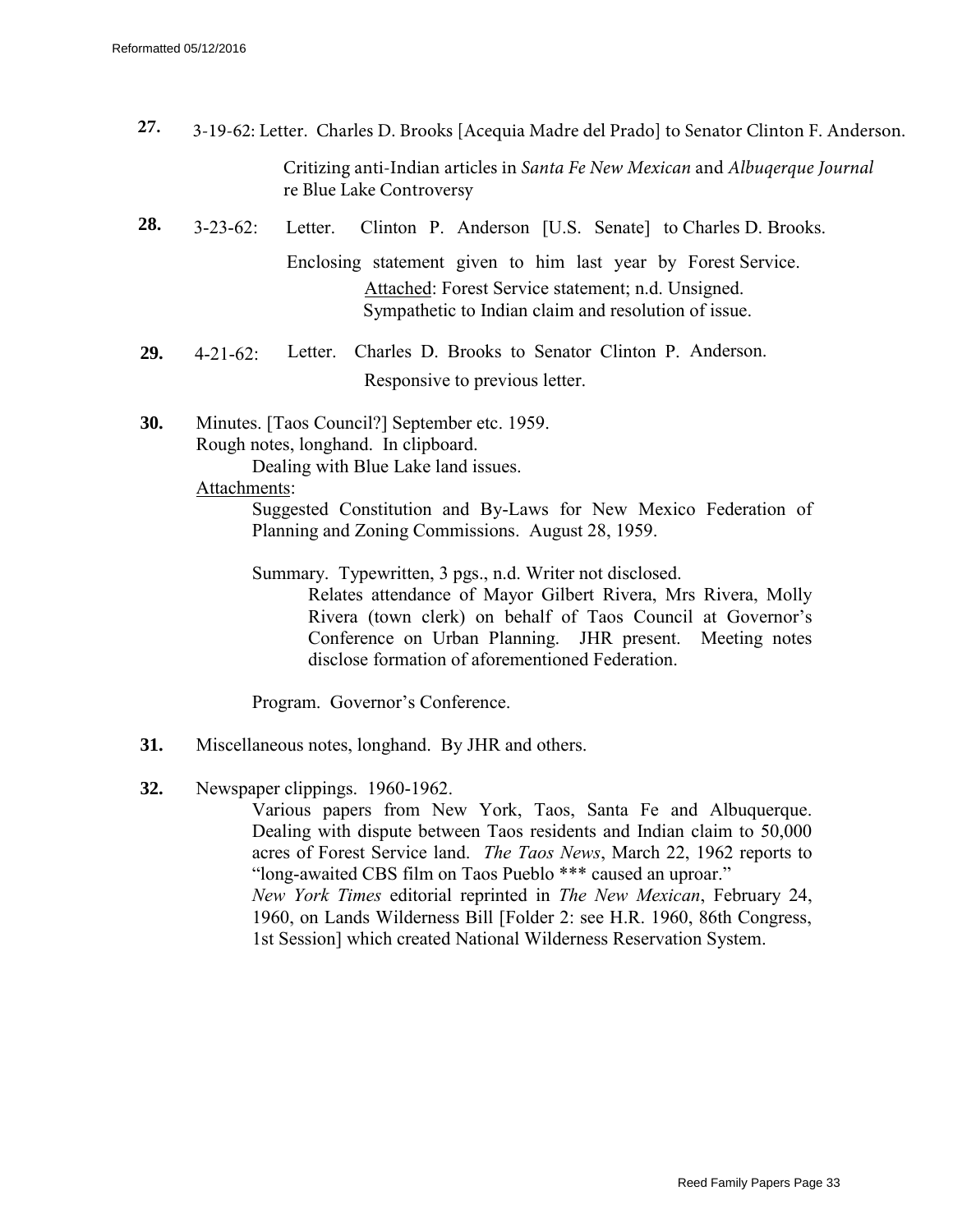# **SECTION VI**

# <span id="page-33-0"></span>**SHELDON PARSONS' ART INVENTORIES & RELATED CORRESPONDENCE**

Sheldon Parsons [SP], a noted member of the Santa Fe art colony of his time was JHR's grandfather through his daughter Sara, who in turn was VH's first wife and JHR's mother.

This material relates to Sheldon Parsons paintings.

\* \* \*

**1.** 6-10-47: Tabulation by assigned numbers of SP paintings stored with Joseph Foster at Ranchos de Taos. Also: Undated [1947] Statement of Sara Parsons Mack and Robert S. Mack stopping their heirs from claiming title to paintings in custody of Mr. and Mrs. Earl J. Stone except for those paintings that the Stones state are the property of the Mack's.

Subscription: Calls attention to one Stone in Santa Fe who has records of some art held by him and other pieces held by "Rainbow Man," and still others that were sold.

Also: 2-15-48: Tabulation in longhand [by Macks?] of paintings by assigned numbers and titles which were held by the Blue Door [Art Gallery]. Some have prices.

- **2.** Related Correspondence.
	- 11-21-50: The Blue Door [Margaret and Manuel Berg, Scottsdale, Arizona] to JHR.

Discussing prospective purchaser of SP painting.

12-19-50: The Blue Door to JHR.

Mrs. Winne seeking to purchase an SP painting: *Adobe and Cottonwoods.*

 $2-7-51$ : Esther W. Winne to The Blue Door [Margaret Berg]. Dispute over price.